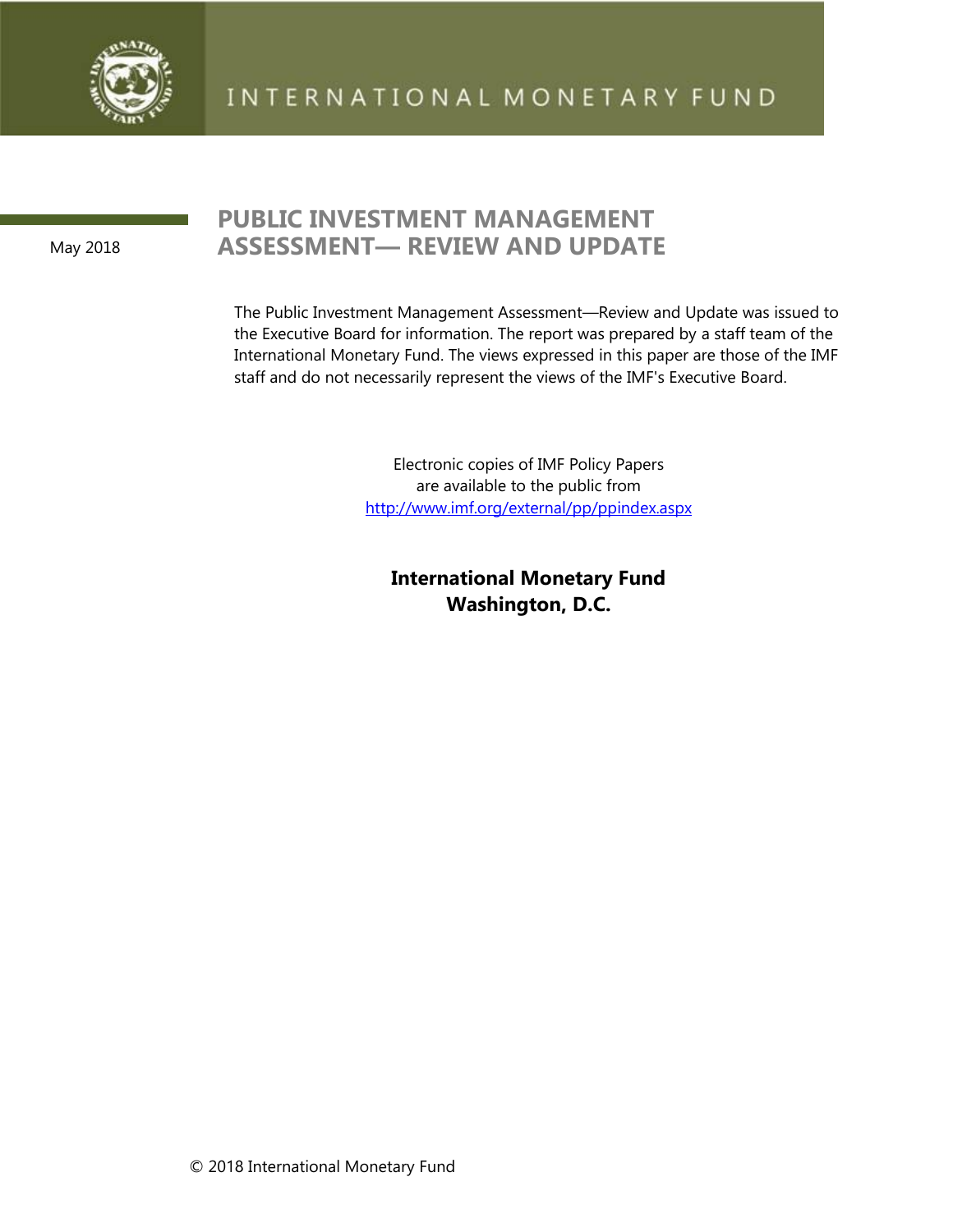

April 25, 2018

**PUBLIC INVESTMENT MANAGEMENT ASSESSMENT: REVIEW AND UPDATE**

# **EXECUTIVE SUMMARY**

**Public Investment Management Assessments (PIMAs) are the IMF's key tool for assessing infrastructure governance over the full investment cycle and supporting economic institution building in this area.** The PIMA framework was first introduced in the 2015 Board Paper on *"Making Public Investment More Efficient*," as part of the IMF's Infrastructure Policy Support Initiative (IPSI). A key motivation for its development has been that strong infrastructure governance is critical for public investment to spur economic growth. PIMAs offer rigorous assessment of infrastructure governance, that is, the key public investment management (PIM) institutions and processes of a country.

**On the basis of the PIMAs conducted to date, this paper summarizes the lessons learned and updates the assessment framework itself.** PIMAs summarize the strengths and weaknesses of country public investment processes, and set out a prioritized and sequenced reform action plan. The PIMA framework has been wellreceived by member countries, with over 30 PIMAs conducted to date (mainly in emerging markets (EMs) and low income developing countries (LIDCs), and a pipeline of new requests in place; eight PIMAs have been or are about to be published. The PIMAs conducted show that there is much room for strengthening PIM, with weaknesses spread across the investment cycle. The results and recommendations of several PIMAs have been used in IMF lending, surveillance, and capacity development (CD) work, and have improved support and coordination among CD providers.

**While leaving the structure of the 2015 framework unchanged, the revised PIMA framework highlights some critical governance aspects more prominently.** In particular, it brings out more fully some key aspects of maintenance, procurement, independent review of projects, and the enabling environment (e.g., adequacy of the legal framework, information systems, and staff capacity). Yet, the revised PIMA retains the key features of the 2015 framework, including the three-phase structure (planning, allocation, and implementation) with five institutions assigned to each phase, three dimensions under each institution, and three possible scores under each dimension (i.e., not/partially/fully met). The revision has benefitted from extensive stakeholder feedback, including from IMF teams, World Bank staff, and country authorities.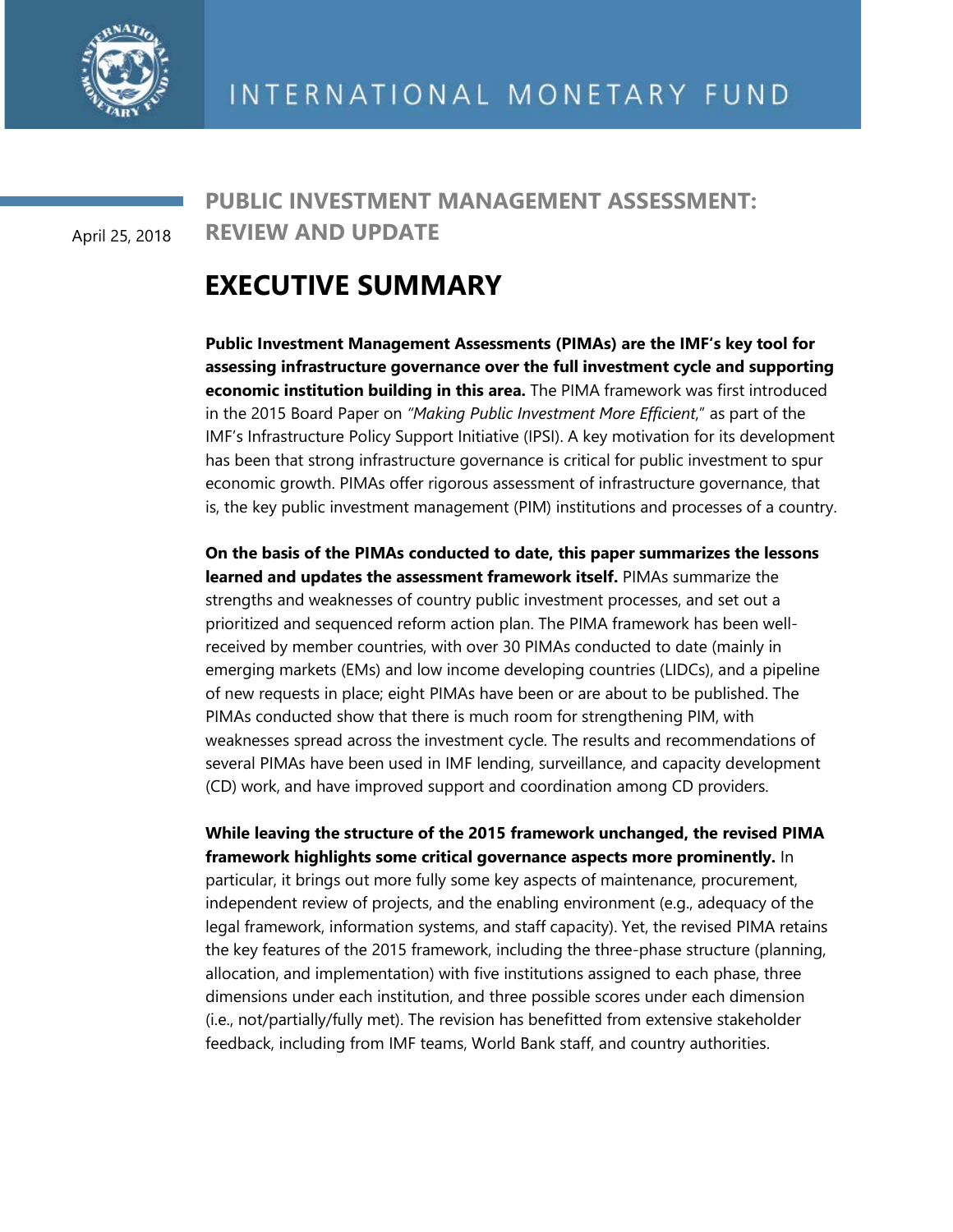#### Approved By **Vitor Gaspar** Prepared by a staff team from the Fiscal Affairs Department under the supervision of Gerd Schwartz and Sanjeev Gupta, led by Manal Fouad and Carolina Renteria, and including Richard Allen, Taz Chaponda, David Gentry, Torben Hansen, Isabel Rial, Johann Seiwald, Ha Vu, and Nour Chamseddine. The revised PIMA framework also benefited from useful inputs from a World Bank team comprising Jim Brumby, Jay-Hyung Kim, Jens Kristensen, and Tuan Minh Le.

# **CONTENTS**

| <b>BOXES</b>                                                                                     |  |
|--------------------------------------------------------------------------------------------------|--|
|                                                                                                  |  |
|                                                                                                  |  |
| <b>FIGURES</b>                                                                                   |  |
|                                                                                                  |  |
|                                                                                                  |  |
| 3. Average and Dispersion of PIMA Scores in Assessed Countries _____________________________7    |  |
|                                                                                                  |  |
| 5. Ranking of PIM Institutions by Scores in Design and Country Group___________________________8 |  |
|                                                                                                  |  |
|                                                                                                  |  |
|                                                                                                  |  |
|                                                                                                  |  |

# **TABLES**

| 1. Reflection of PIMA Findings in IMF Staff Reports (Examples) |  |
|----------------------------------------------------------------|--|
| 2. Comparison of Original 2015 Framework and the 2018 Update   |  |

## **ANNEXES**

| 1. The Updated PIMA Questionnaire |  |
|-----------------------------------|--|
| 2. Sample PIMA Summary Outputs    |  |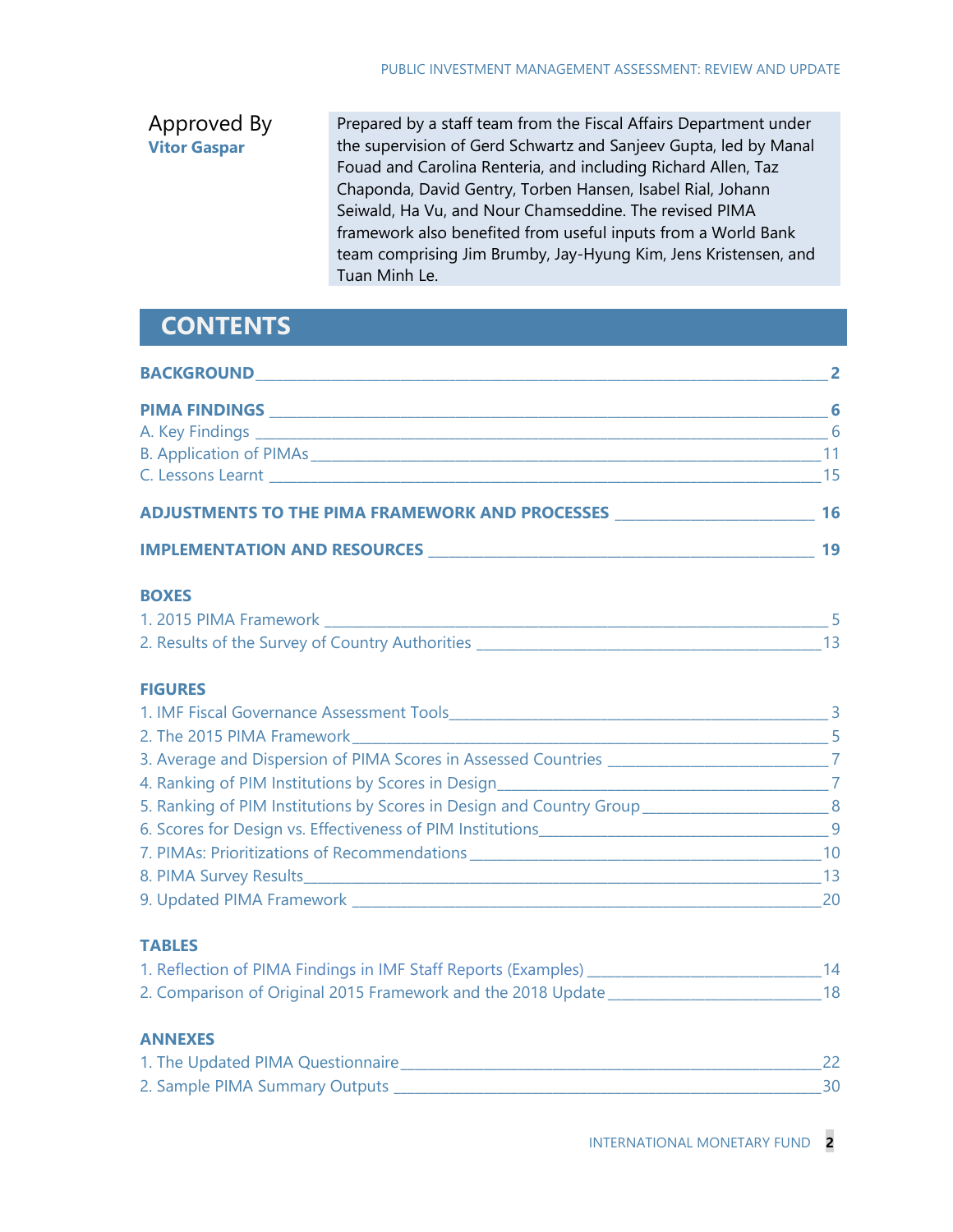# **BACKGROUND**

**1. The PIMA forms part of the IMF's suite of fiscal governance assessment tools.** In addition to the PIMA, these include the Fiscal Transparency Evaluation (FTE), the Public-Private Partnership Fiscal Risks Assessment Model (PFRAM), Fiscal Stress Testing, and the Balance Sheet Approach (Figure 1). These tools have been developed or updated since 2012 to help countries address a variety of governance issues, particularly costs and risks. The tools complement each other, and, when taken together, provide systematic support for evidence-based decision making to enhance fiscal governance.



**2. The Public Investment Management Assessment (PIMA) framework was introduced in April 2015 in a Board paper on** *"Making Public Investment More Efficient."*[1](#page-3-0) Since then, the PIMA has become a key tool for helping Fund member countries strengthen the efficiency and effectiveness of their public investment, with over 30 assessments conducted to date. PIMAs are an integral part of the IMF's Infrastructure Policy Support Initiative (IPSI)<sup>[2](#page-3-1)</sup> that supports the implementation of the 2015 Addis Ababa Action Agenda and the infrastructure-related

<span id="page-3-0"></span> $1$  IMF, 2015a.

<span id="page-3-1"></span> $<sup>2</sup>$  The Fund's IPSI aims to consolidate ongoing efforts to increase the efficiency of public investment, including by</sup> pulling together tools used in the assessment of options for scaling up such spending. Several countries, where infrastructure issues are particularly salient and constitute a key area of IMF engagement with the authorities, were identified as IPSI pilot countries. In these countries, IMF surveillance and CD provision are particularly closely integrated, and several IPSI tools have been used. The IPSI pilot countries are: Cambodia, Colombia, Honduras, Kyrgyz Republic, Serbia, Solomon Islands, Thailand, Timor Leste, and Vanuatu.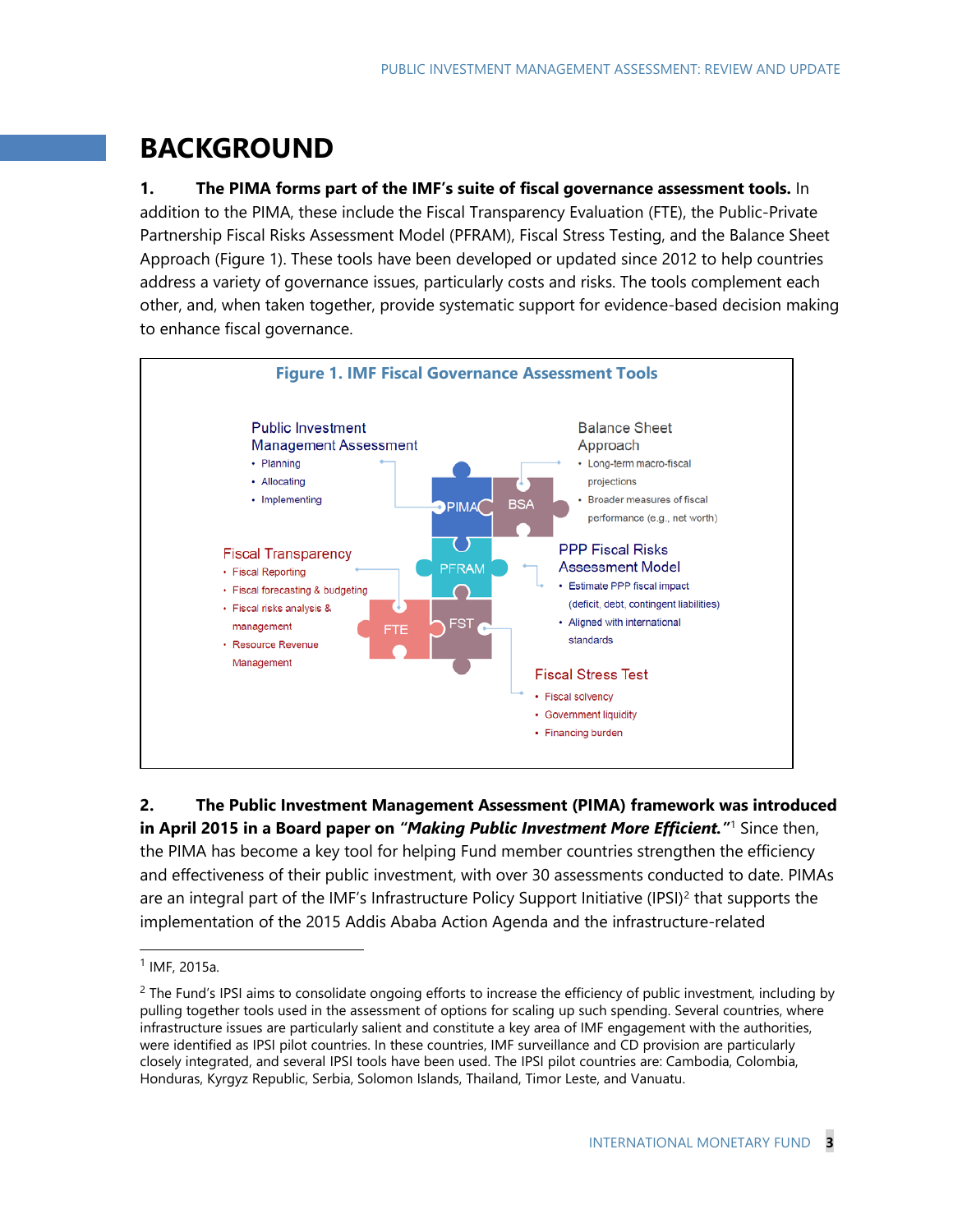Sustainable Development Goals (SDG).<sup>[3](#page-4-0)</sup> PIMAs also support the initiative under the Compact with Africa to strengthen investment in the region, which was endorsed by the G-20 in March 2017.

**3. The 2015 Board paper finds that public investment can be an important catalyst for economic growth, but the benefit of ramped-up investment depends crucially on its efficiency.** Public investment remains a top priority for governments to support growth. The increase in public investment in EMs and LIDCs has partially closed the gap between richer and poorer countries in terms of the quality of, and access to, social infrastructure and, to a lesser extent, economic infrastructure. However, the average country loses about 30 percent of the value of its investment to inefficiencies in its public investment processes. Improvements in infrastructure governance can help countries close up to two-thirds of that "efficiency gap."[4](#page-4-1) The growth dividend from doing so can be large: the most efficient investors get twice the growth "bang" for their investment "buck" than the least efficient investors.

# **4. The PIMA framework helps to improve infrastructure governance by identifying strengths and weaknesses of country practices and providing targeted recommendations.**

The PIMA evaluates infrastructure governance using 15 key institutional features across the three stages of the public investment cycle: (i) planning public investment; (ii) allocating public resources to sectors and projects; and (iii) implementing productive public assets. PIMAs assess each PIM institution<sup>[5](#page-4-2)</sup> from three perspectives: design ("*de jure*" perspective), effectiveness ("*de facto*" perspective), and reform priority (relative importance in the country's context) (Box 1). Recommendations are presented as a sequenced reform action plan with clear priorities, specific timelines and key actors. PIMAs are conducted as part of the IMF's CD mandate; all member countries are eligible, and PIMAs are conducted based on member country requests.

**5. This paper lays out key findings and lessons of the PIMAs conducted and sets out some revisions to the original framework.** The paper is structured as follows. Section II summarizes experiences with the initial PIMAs. Section III presents revisions to the PIMA framework and discusses the rationale for the updates. Section IV outlines the plan for the future implementation of PIMAs and resource implications.

<span id="page-4-0"></span> $3$  UN, 2017, "Sustainable Development Goals: 17 Goals to Change the World." Goal 9 refers to building resilient infrastructure, promote sustainable industrialization, and foster innovation. <http://www.un.org/sustainabledevelopment/infrastructure-industrialization/>

<span id="page-4-1"></span><sup>4</sup> IMF, 2015b. Analysis shows that, on average, the G20 countries face an efficiency gap of 22 percent compared to the efficiency frontier. They could reduce two-thirds of this gap by adopting the PIM practices of the best performer. Improving PIM institutions would have the largest payoff in emerging markets where institutions are relatively weaker. The results are consistent with other studies.

<span id="page-4-2"></span><sup>&</sup>lt;sup>5</sup> Following North (1991), "institutions" consist of both informal constraints (sanctions, customs, traditions, and codes of conduct) and the formal rules (constitution, laws, regulations) that determine the behavior of public servants and other actors. The PIMA framework is mainly focused on the formal institutions, but, by looking at the effectiveness of PIM, also measures, to some extent, the impact of informal institutions.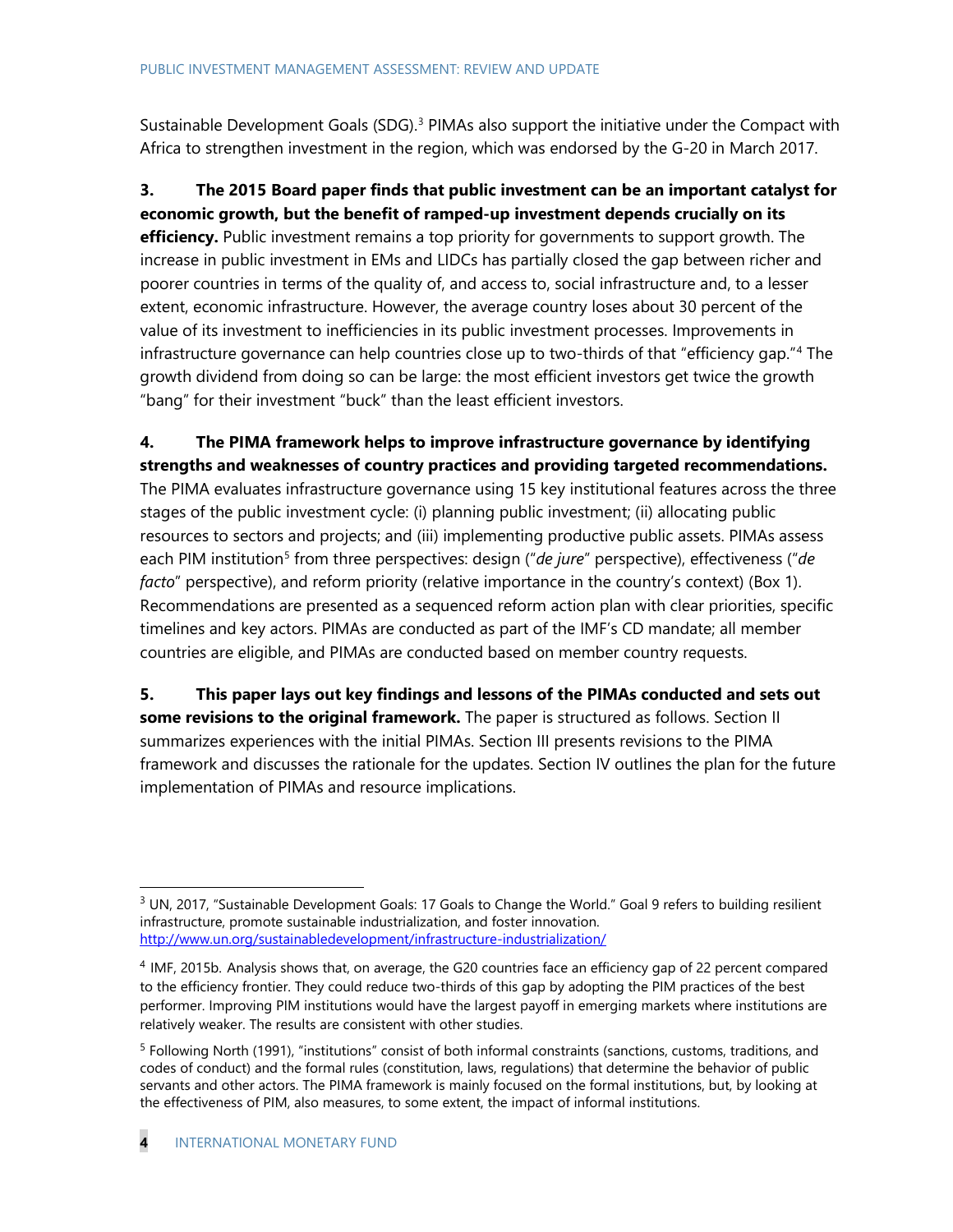#### **Box 1. 2015 PIMA Framework**

The PIMA evaluates infrastructure governance using 15 institutions that cover the three stages of the public investment cycle: planning, allocation, and implementation (Figure 2). Most of the PIMAs conducted assess institutions from three perspectives: institutional design, effectiveness, and reform priority:

**1. Design (***de jure***):** Are formal institutional requirements in place? Assessments check how well investment institutions (such as public investment rules, instruments, legal and regulatory procedures, and standardized roles) are



designed compared to "good international practice." Each institution is scored according to a three-level classification (low, medium, high). For example, if a country has rules and procedures requiring that major projects be systematically subject to rigorous technical, economic, and financial analysis, and that selected results of this analysis be published, it would receive a high score in the design for this institution (Institution 9: Project Appraisal).

- 2. **Effectiveness (***de facto***):** Are institutions performing adequately? Here, PIMAs assess how public investment laws, instruments, legal and regulatory procedures are implemented in practice. Following up on the previous example, a country may have formal requirements for major projects to be selected and evaluated according to set criteria, but, in practice (*de facto*), these analyses may not be performed systematically or to the intended standard. If the quality of these analyses is poor, or if they are only randomly implemented, it would result in a medium or low score for effectiveness for this institution.
- 3. **Reform priority:** What should be a country's reform priorities across the various public investment institutions? Each PIMA provides prioritized recommendations in the form of a reform plan that is countryspecific, well targeted, and sequenced over time. For example, addressing a low score on project selection and appraisal would be a high priority reform, given their importance for efficiency.

Source: PIMA reports.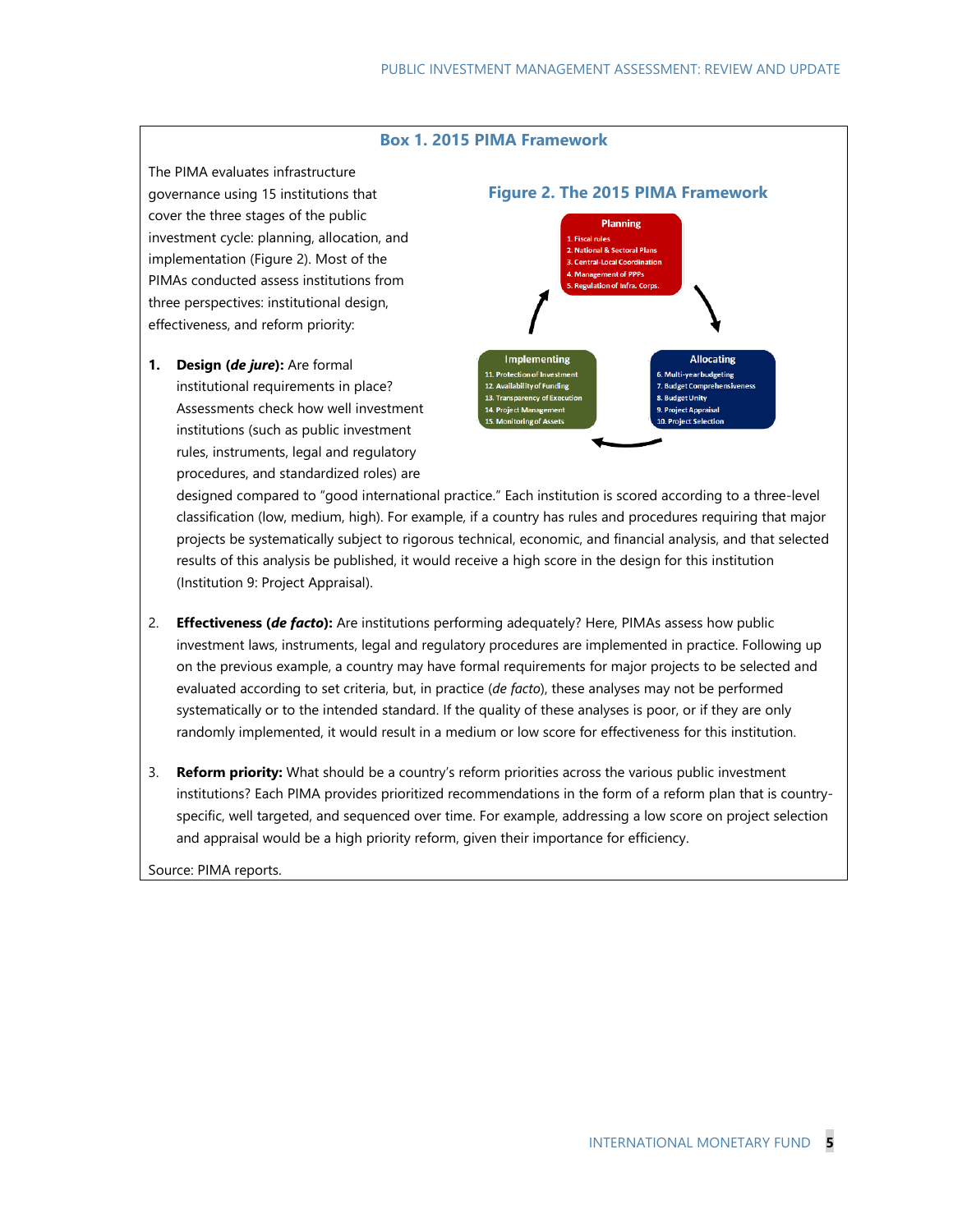# **PIMA FINDINGS**

### **6. This paper takes stock of and analyzes the PIMAs conducted since 2015 in 30**

**countries. [6](#page-6-0)** The PIMAs conducted have covered a wide range of countries from Africa (13), Asia and the Pacific and Europe (5 each), Western Hemisphere (4), and Middle East and Central Asia (3)—mainly EMs and LIDCs, and one Advanced Economy (AE). Most PIMAs have been conducted in cooperation with other partners: the World Bank (24), IADB (2), and ADB (1). The analysis here is based on PIMA scores, which provide a basis for comparing countries and country groups. PIMA scores are not released for countries that have not agreed to publication. PIMAs for six countries have been published (Botswana, Ireland, Jordan, Kosovo, Liberia, and Mali), two more are in the process of being published (Benin and Brazil). Publication is voluntary, and while several countries have agreed to publish their PIMAs, many have preferred to use the PIMA for internal deliberations and to guide their reforms. Similar to CD reports, PIMAs are shared with relevant external partners.

# **A. Key Findings**

### **Design**

**7. The PIMAs conducted suggest that there is significant room for improving the design of PIM institutions, both across and within country groups.** Using a scoring system ranging from 0 to 10, with 10 indicating full alignment with good PIM practices, EMs, on average, score higher in design compared to LIDCs (Figure 3). Also, PIM institutions score higher in design in Europe than in other regions, with Africa being the weakest. [7](#page-6-1) The dispersion of results (i.e., the difference between maximum and minimum scores) within country groups is also relevant. For example, Africa shows a large dispersion, with scores ranging from 1.3 to 6.4. Overall, compared to maximum score of 10, even the best performing countries in EMs and LIDCs have much room for improving the design of their PIM institutions.

<span id="page-6-0"></span> <sup>6</sup> These consist of one AE (Ireland); 15 EMs (Albania, Botswana, Brazil, Guyana, Jordan, Kosovo, Malaysia, Maldives, Mauritius, Morocco, Peru, Serbia, Thailand, Timor Leste, Ukraine); and 14 LIDCs (Benin, Burkina Faso, Cameroon, Côte d'Ivoire, Ghana, Honduras, Kyrgyz Republic, Liberia, Madagascar, Mali, Mongolia, Mozambique, Togo, Zambia).

<span id="page-6-1"></span> $<sup>7</sup>$  The calculations in Figure 3 describe the results of the first 30 PIMAs completed. Given the small sample size,</sup> differences between the average PIMA scores by income category or region are not statistically significant.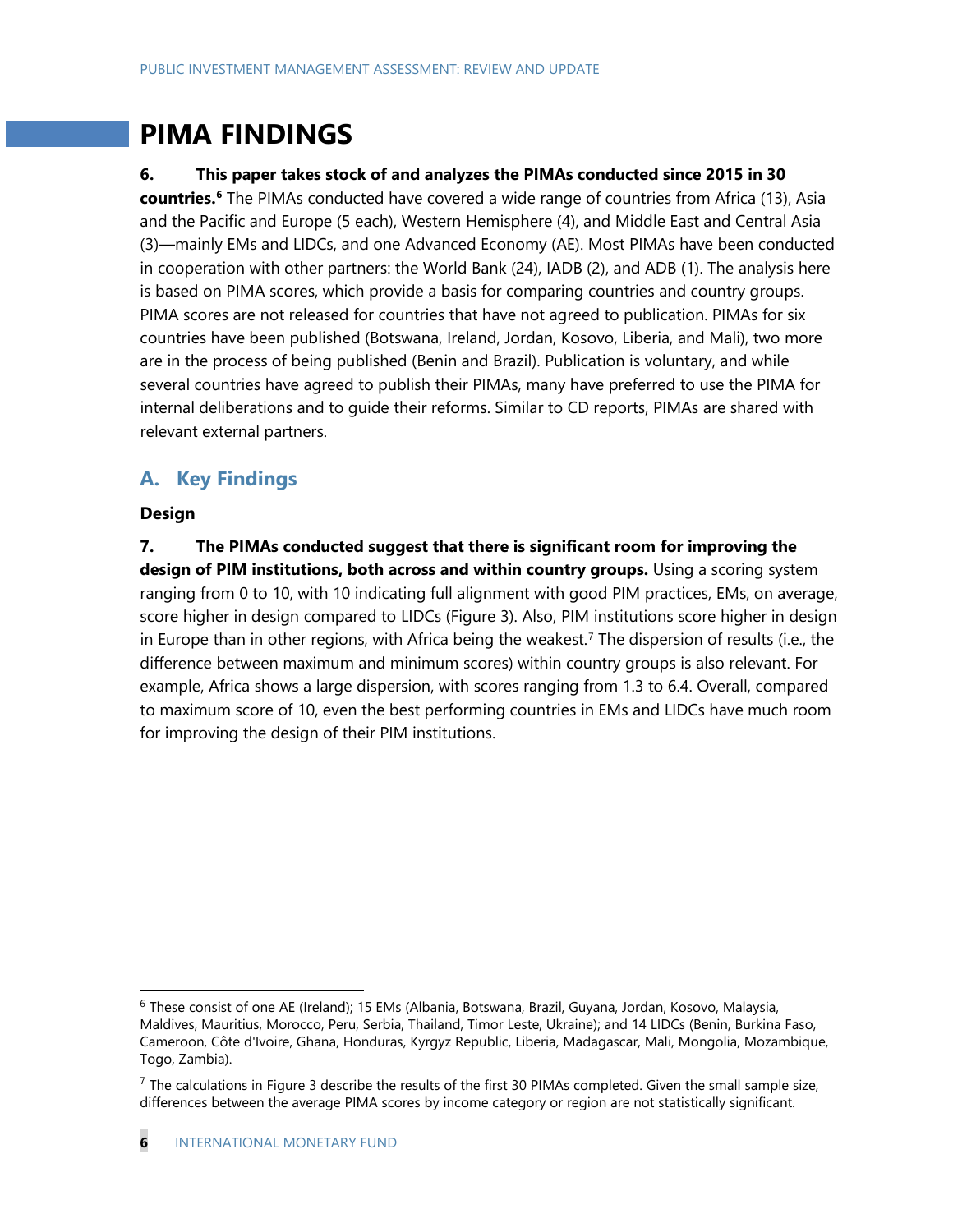

## **Figure 3. Average and Dispersion of PIMA Scores in Assessed Countries 1/** (July 2015 to October 2017)

Source: Staff calculation based on PIMA reports.

1/ AE average scores are not included, as Ireland is the only country in this group.

**8. Weaknesses of PIM institutions are widespread across the public investment cycle, but are more prominent in the implementation stage.** Across all PIMAs, institutions are better designed in the planning stage, compared to institutions in the allocation and implementation stages (Figure 4). Looking at the design of the 15 PIM institutions, countries scored the highest in terms of budget unity, budget comprehensiveness, and national planning—all of which belong to the planning and allocation stages. The weakest design of PIM institutions was found in the allocation and implementation stages (notably: project appraisal, selection, and management, as well as asset monitoring). In contrast, only one institution in the planning stage, the management of PPPs, had a relatively low score. The latter reflects the lack of a well-designed PPP framework to efficiently use PPPs in many countries.



#### **Figure 4. Ranking of PIM Institutions by Scores in Design**

Source: Staff calculations based on PIMA reports.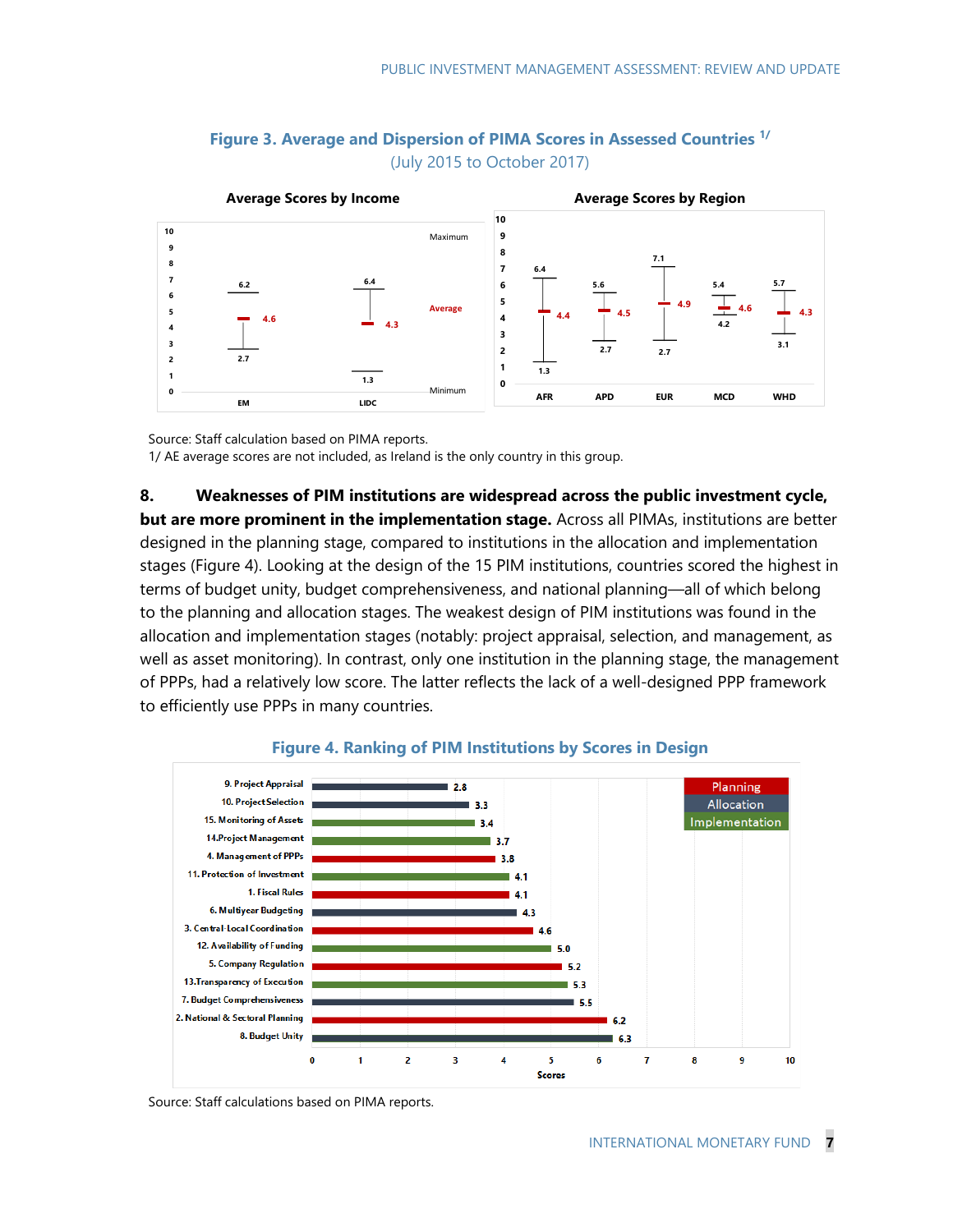**9. In the sample, EMs show overall better design scores than LIDCs, in line with the findings of the 2015 Board Paper (Figure 5).[8](#page-8-0)** Concerning individual institutions, EMs score better or similar to LIDCs, with the exception of national and sectoral planning. Development planning is a historical legacy in many LIDCs, often encouraged and supported by external partners, for example through Poverty Reduction Strategy Papers (PRSPs). Compared to LIDCs, EMs have relatively better-designed PIM institutions for availability of funding and company regulation, while both EMs and LIDCs show similar weaknesses in project appraisal and selection.





Source: Staff calculations based on PIMA reports.

## **Effectiveness**

**10. The PIMAs show that countries are better in designing PIM institutions than in implementing them effectively.** Figure 6 shows that for almost all PIM institutions, the scores on design are superior to those for effectiveness. The largest differences exist in the following institutions:

- **National and sectoral planning.** While many countries have formal national sectoral plans, they are often fragmented, not properly costed, not aligned with the medium-term framework and annual budget, and they do not inform public investment decisions.
- **Multiyear budgeting.** Half of the countries assessed publish medium-term estimates for capital spending by ministry or sector, and the other half publish at least aggregate capital ceilings. Still, in many countries the forecast of public investment for two or more years ahead is unreliable, limiting the benefits/effectiveness of medium-term budgeting.

<span id="page-8-0"></span><sup>&</sup>lt;sup>8</sup> As only one advanced economy (Ireland) has undertaken a PIMA, comparisons are limited to EMs and LIDCs.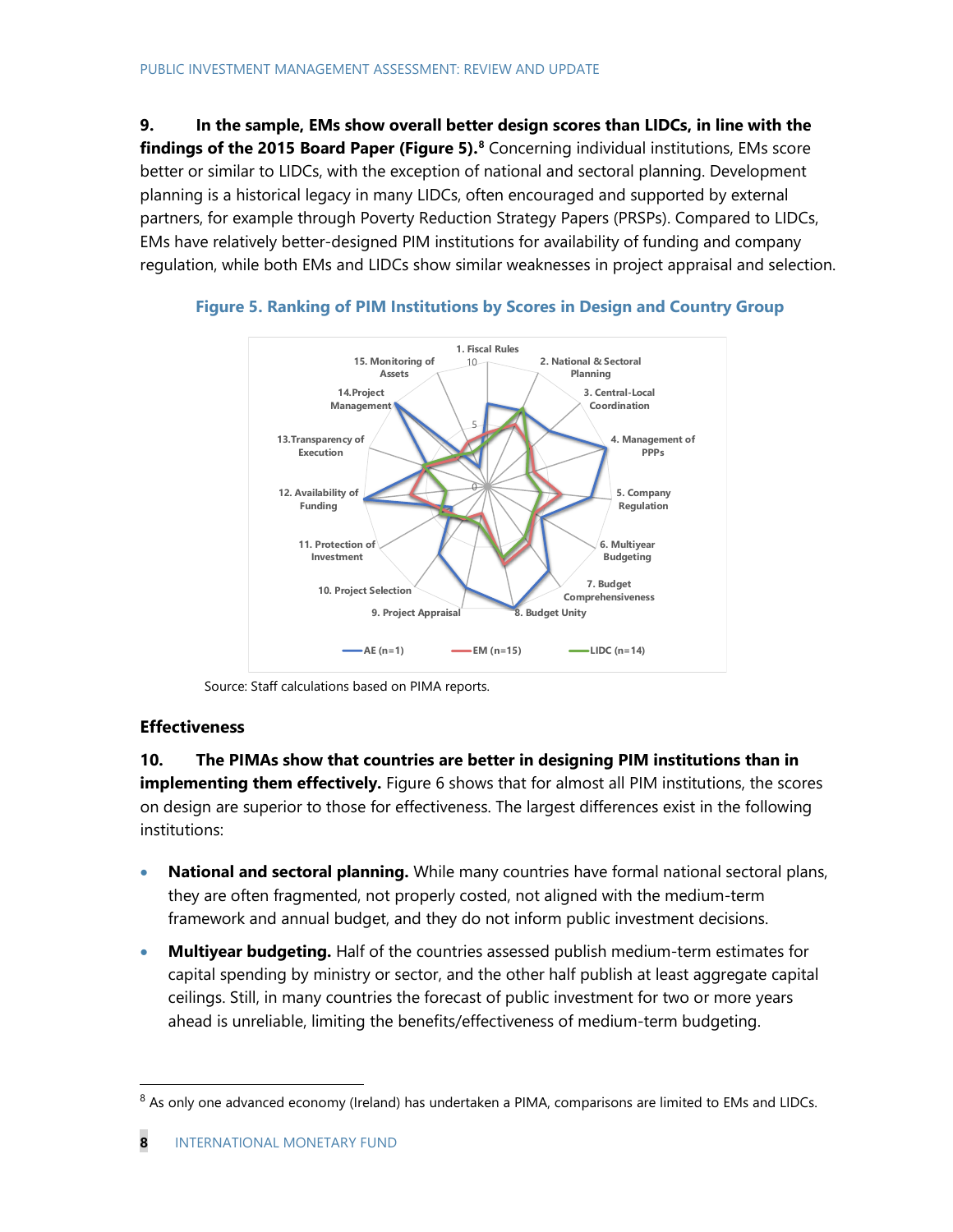- **Transparency of execution.** While most countries have procedures to ensure transparency of procurement, the PIMAs revealed significant non-compliance with those procedures by procuring agencies. Similarly, while most of the countries have central monitoring mechanisms of project implementation, they rarely result in corrective actions.
- **Project selection.** While some countries have standardized technical criteria for project selection following good international practices, frequently governments do not implement these criteria in practice.

**11. However, countries sometimes are better at protecting investment spending than the institutional design alone would suggest.** While some countries do not allow for formal multiyear budget commitments, line ministries still manage to protect their investment spending plans by signing multiyear contracts or renewing one-year contracts without having to go through another procurement process.



#### **Figure 6. Scores for Design vs. Effectiveness of PIM Institutions**

Sources: Staff calculations based on PIMA reports. Number of observations 27.1/ 1/ Effectiveness scores for three of the 30 countries are not available.

### **Reform priorities**

# **12. PIMAs provide prioritized recommendations to address main weaknesses in PIM institutions.** Overall, the recommendations concentrate on the PIM institutions that have low effectiveness scores (Figure 7, left panel). The most frequent measures recommended by the staff are detailed below:

• **Project selection.** Almost all PIMAs (90 percent) contained recommendations to strengthen project selection (Figure 7, right panel). To overcome fragmented and unsystematic project selection processes, recommendations included establishing a pipeline of projects,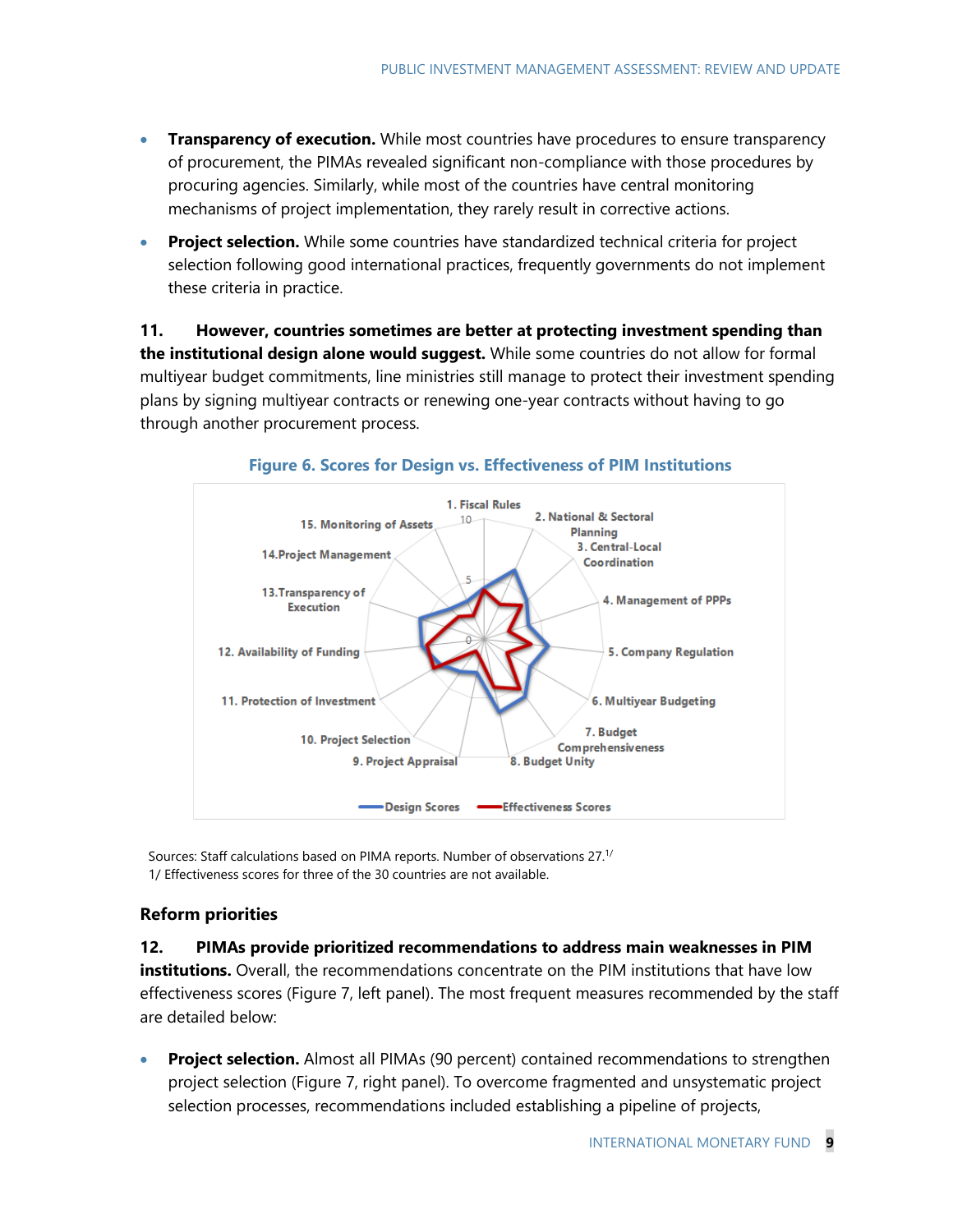developing a comprehensive project database, and defining and/or improving project guidelines and selection criteria.

- **Project appraisal.** To improve the assessment of public investment projects, 86 percent of PIMAs proposed developing and implementing guidelines for project appraisal (including cost-benefit and risk analysis).
- **Multiyear budgeting.** To improve the credibility of multiyear budgeting, 76 percent of PIMAs proposed country-specific measures, including improving transparency over multiannual commitments, better assessment of the fiscal space for new projects, establishing capital budget ceilings, or publishing existing ceilings.
- **Management of PPPs.** To ensure that PPPs are well-managed and do not expose the government to excessive risks, 72 percent of PIMAs recommended to integrate PPPs into the overall PIM framework, and improve the budgeting, accounting and reporting of PPP operations, including long-term commitments and contingent liabilities.
- **Project management.** To ensure that projects are well-implemented, staff recommended adopting project management guidelines, training on project management, introducing centralized monitoring, and piloting and/or implementing ex-post reviews.
- **National and sectoral planning.** To ensure that national and sectoral plans can effectively guide public investment decisions, PIMAs recommended improving the costing of plans, consolidating sector strategies, and introducing overall national strategies.



## **Figure 7. PIMAs: Prioritizations of Recommendations**

Source: Staff calculations based on PIMA reports.

**13. While PIMAs focus on PIM institutions, the assessment of reform priorities was supported by country-specific analysis of the efficiency of public investment.** The 2015 Board papers found that about 30 percent of the benefit of the public investment is lost in weaknesses in the investment management process. The most efficient countries double the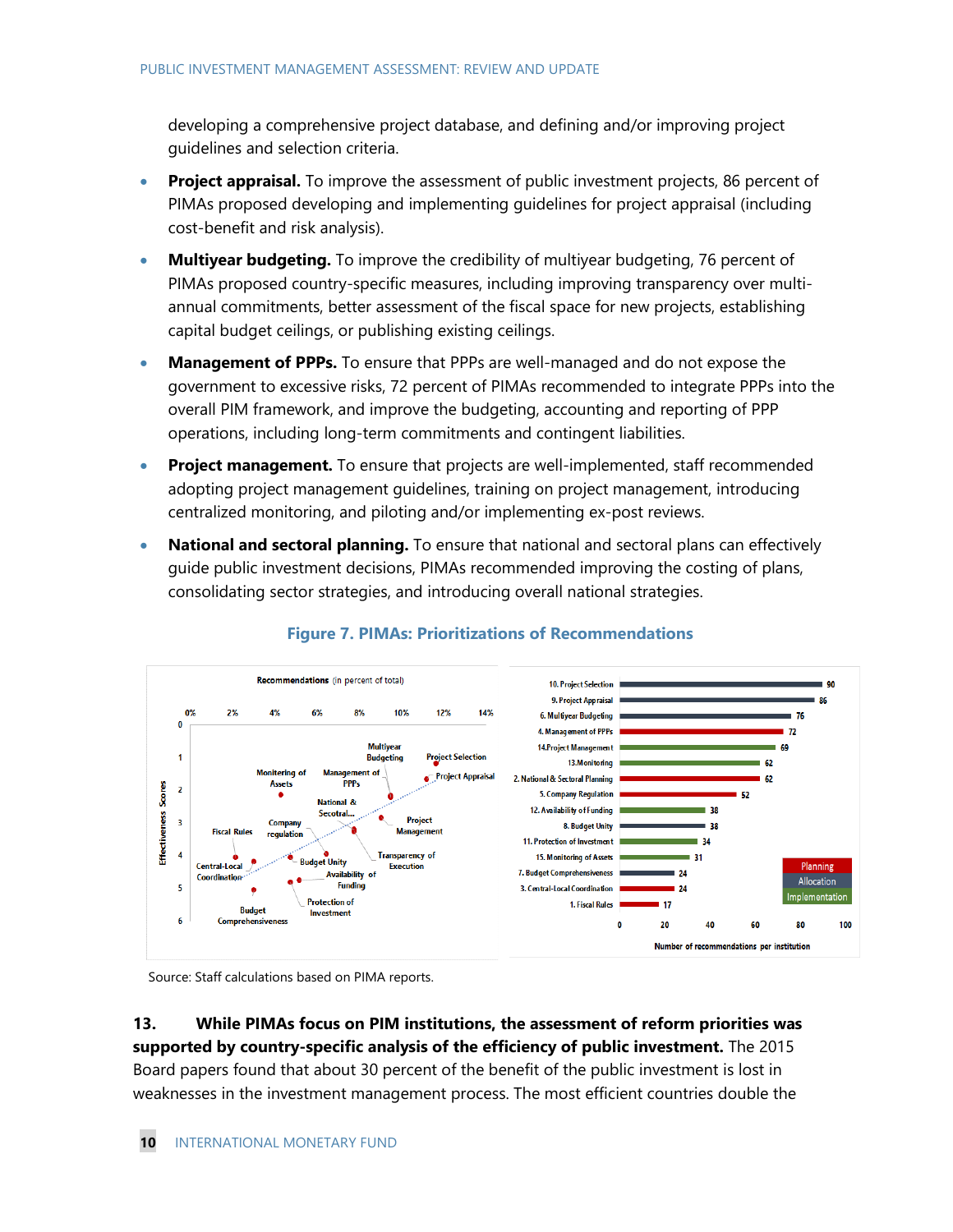impact of public investment on growth, relative to the least efficient. Public investment priority reforms are intended to address the efficiency gap. [9](#page-11-0) Strengthening PIM through better-designed and more effective institutions, can close up to two-thirds of the public investment efficiency gap.<sup>[10](#page-11-1)</sup> Staff estimates of the efficiency gap for each country based on the methodology developed in the 2015 Board Paper, were discussed with the authorities and included in all PIMA reports.

# **B. Application of PIMAs**

**14. PIMAs provide a standard framework to assess strengths and weaknesses of infrastructure governance, allowing cross-country comparisons, and country-tailored recommendations.** PIMAs provide a structured and systematic approach, allowing countries to quantify and benchmark their performance against peers. The in-depth analysis, complemented with cross-country comparisons, raises the profile of PIM issues and builds a shared understanding among key stakeholders of the actions required over the short to medium term. This helps countries to develop an overarching strategy for PIM that is accessible to policy makers and development partners alike.

**15. PIMAs have seen strong demand from countries in all regions, and have also received much support within the Fund and from third parties.** Since launched in mid-2015, on average, ten countries per year have requested a PIMA. Staff expects this level of demand to continue. Countries that have gone through a PIMA found the exercise helpful, including for strengthening infrastructure governance, and focusing their dialogue with different development partners. [11](#page-11-2) Similarly, PIMAs have helped to strengthen the Fund's surveillance dialogue, making the aggregate size of public investment more sustainable in the medim term. Other development partners have reacted positively, also because PIMAs have helped to unify different support efforts into a prioritized reform program that is owned by the government.

**16. For country authorities, PIMAs provide the basis for developing prioritized reform plans for strengthening infrastructure governance that is tailored to their needs.** One of the main points of feedback from countries that responded to a post-PIMA survey is that the PIMA report is concise, accessible, and easy to understand. It brings together in-depth data analysis based on standard charts, and useful qualitative descriptions of the key issues. Also, due to the consultative approach that is followed, encompassing government ministries and agencies, development partners, and other actors, the reform plan that emerges from a PIMA assessment typically has broad support. The reform actions are generally tailored to each country's needs and prioritized in line with the country's resources and institutional capabilities. According to the

<span id="page-11-0"></span> $9$  For a given level of public investment spending, the efficiency gap is defined as the difference in a country's quantity and/or access to infrastructure relative to the most efficient country with a similar level of income.

<span id="page-11-1"></span> $10$  The estimation of the public investment efficiency gap was revised in January 2017, but the views and main findings of the 2015 Board paper still prevail.<http://www.imf.org/external/np/fad/publicinvestment/>

<span id="page-11-2"></span> $11$  A survey was sent to country authorities; responses were received from 19 countries (Box 2).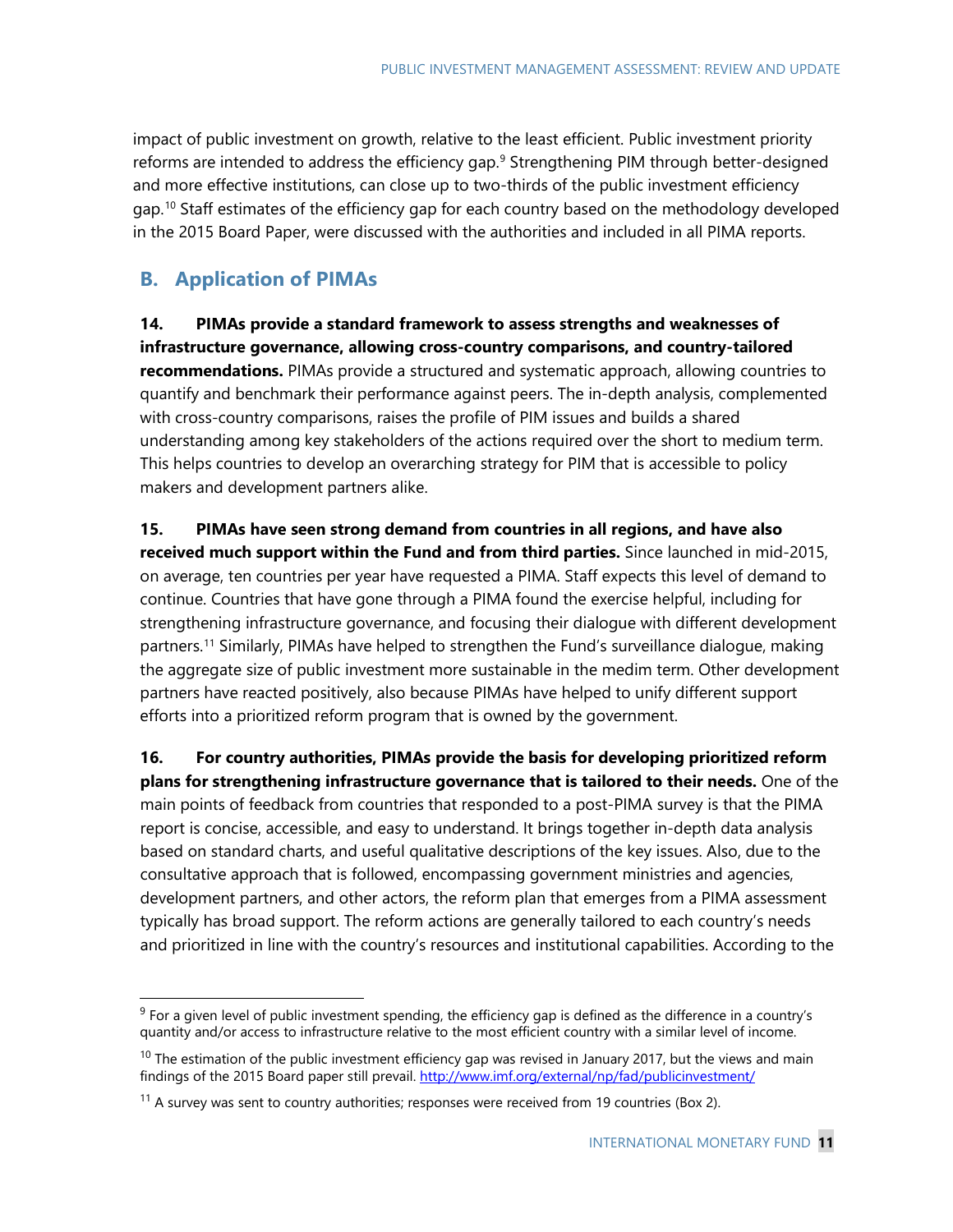survey, country authorities generally appreciate the comprehensiveness, usefulness and accuracy of the PIMAs (see Box 2).

**17. PIMAs have supported IMF policy dialogues with countries, including in the context of surveillance, lending, and CD.** PIMA teams regularly consult with the relevant area departments prior to PIMA missions, share detailed recommendations after each mission, and include area department comments before finalizing a report. This extensive engagement has raised the level of understanding of PIM issues by Fund staff, resulting in better reflection of these issues in Fund-supported program design (e.g., in the form of structural benchmarks), and surveillance (e.g., Selected Issues Papers (SIPs)) as shown in Table 1. For example, for the Kyrgyz Republic, the PIMA conducted in 2016 has supported program design through several structural benchmarks on strengthening PIM institutions (e.g., on project appraisal and project monitoring).

**18. Many countries have begun to implement PIMA recommendations.** For example, in Ireland, the government has put the implementation of several PIMA recommendations in its updated Capital Plan Review for 2018–21 and the National Development Plan 2018–27, "to achieve significant improvements in the efficiency of public capital investment." In Togo, the government has committed to end the problematic practice of prefinancing pointed out by the PIMA. In the Kyrgyz Republic, the government has issued a decree to formalize gate keeping roles of the Ministry of Economy on evaluation, including economic assessment and project efficiency, and the Ministry of Finance on financing. In Côte d'Ivoire, the government is developing the PPP database to include the main PPP projects to better manage fiscal risks.

**19. PIMA assessments also helped to prioritize follow-up CD activities.** Overall, PIMAs have allowed for a stronger integration between the Fund's country surveillance work and CD support in the area of public financial management. For example, in Mauritius, the PIMA led to renewed interest in CD on a broad set of PFM issues, with several follow-up activities led by AFRITAC South (AFS). Similarly, Burkina Faso, Côte d'Ivoire, Ghana, Liberia, Mali, Mongolia, and Ukraine, among other countries, requested follow-up CD to address specific weaknesses identified in their respective PIMAs.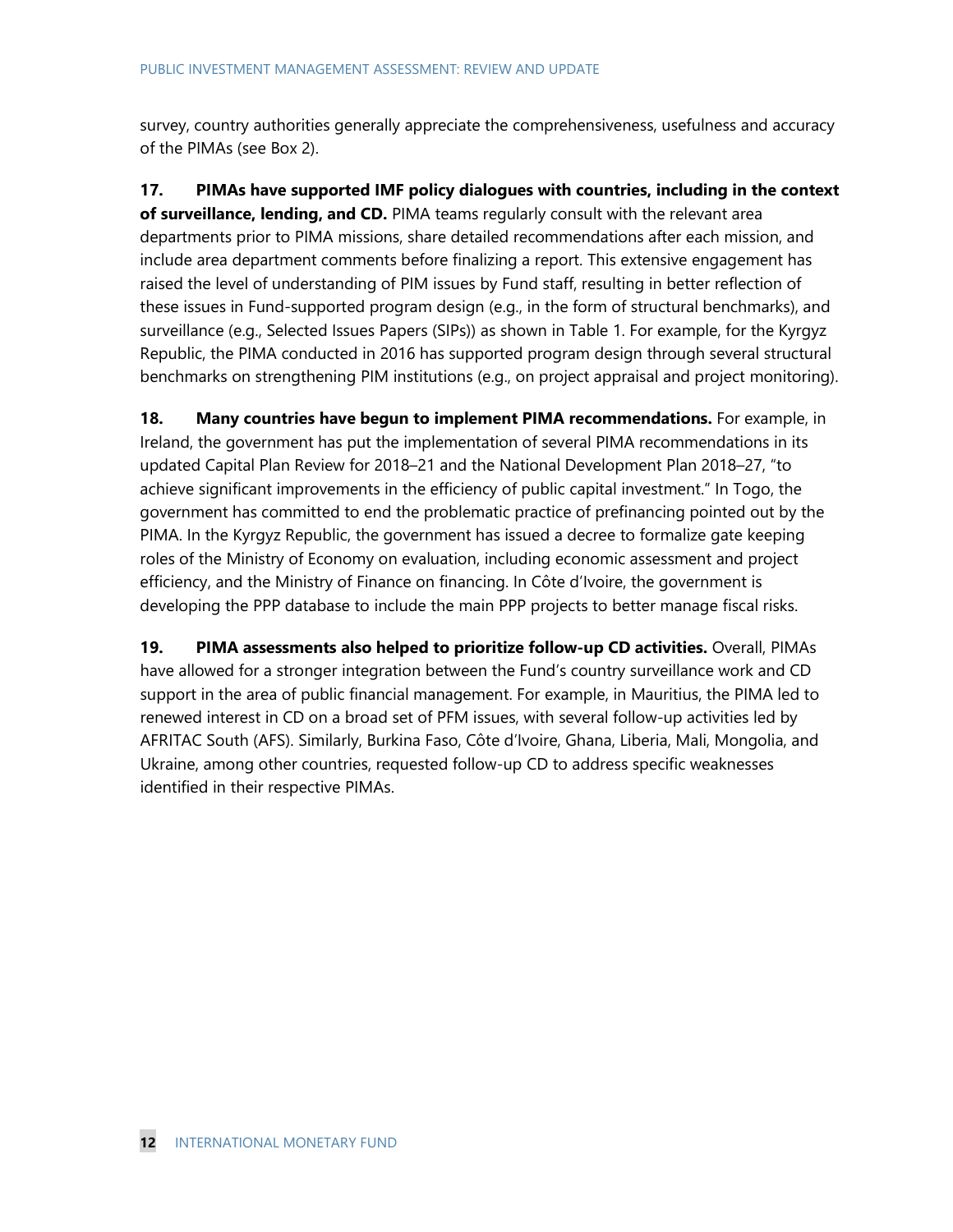#### **Box 2. Results of the Survey of Country Authorities**

Staff surveyed country authorities that have gone through a PIMA, focusing on content and quality of the framework and assessment. The survey questionnaire was sent to 30 countries, of which 19 responded.

All country responses indicate that the PIMAs had comprehensively captured the key elements of PIM institutions, and felt that it was useful (either to a large extent or some extent) that the PIMAs distinguished between institutional design (*de jure*) and institutional effectiveness (*de facto*). Nearly all responding country authorities found that PIMAs accurately reflected the state of PIM and provided relevant recommendations for reform. Approximately three quarters of the responding authorities found PIMAs useful (either to a large or some extent) in informing CD and external financing needs. This was particularly the case for countries that generally rely on development assistance; naturally, countries that are not aid recipients found the PIMA less useful for obtaining external (donor) support.

More importantly, all countries that responded to the survey indicated that they have introduced reform measures to improve public investment efficiency based upon the PIMAs recommendations. In implementing the recommendations, most countries would have appreciated the PIMAs to provide more detailed analyses of public investment projects managed by national governments, public corporations (PCs), subnational governments (SNGs), and the private sector. While some countries have published their PIMA reports,<sup>1</sup> others have circulated the report within the government to facilitate internal learning and decision making. Most countries would consider an update of PIMA evaluation within 2– 4 years to assess progress.



#### **Figure 8. PIMA Survey Results**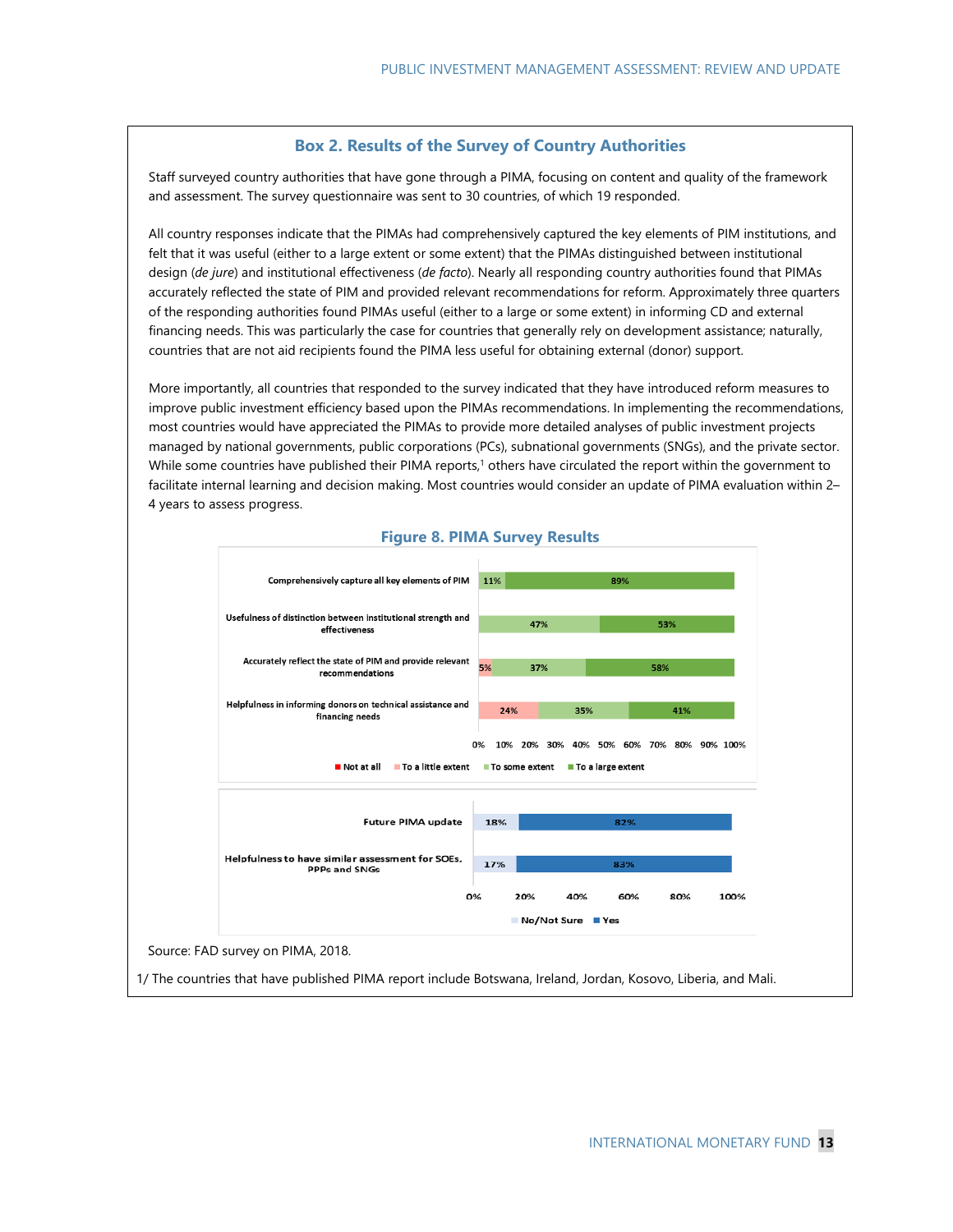| Country            | <b>Document</b>              | <b>Issues mentioned</b>                                                                                                                                                                                      |
|--------------------|------------------------------|--------------------------------------------------------------------------------------------------------------------------------------------------------------------------------------------------------------|
| Albania            | February 2017<br>Program     | Project fragmentation in budgeting, unbudgeted but contracted investment projects<br>leading to arrears                                                                                                      |
| Botswana           | 2017 Art. IV                 | Appraisal, selection and implementation of projects                                                                                                                                                          |
| Burkina Faso       | <b>July 2017</b><br>Program  | Appraisal, selection and execution of projects, integrate public investment in a multiyear<br>approach, secure investment funding                                                                            |
| Cameroon           | January 2018<br>Program      | Two structural benchmarks on specifying criteria for selecting projects for the budget in<br>the project maturity guide, and on reporting contingent liabilities in an annex to the<br>budget including PPPs |
| Côte d'Ivoire      | June 2017<br>Program         | A structural benchmark on developing the PPP database to include the main PPP<br>projects                                                                                                                    |
| Ghana              | 2017 Art. IV                 | Two structural benchmarks on establishing a fiscal risk unit, and publishing budgets of<br>statutory funds.                                                                                                  |
| Kosovo             | <b>March 2017</b><br>Program | Reinforce the need to improve PIM institutions and improve implementation capacity                                                                                                                           |
| Kyrgyz Rep.        | June 2017<br>Program         | Two structural benchmarks in the Fund-supported program on developing frameworks<br>for project monitoring and formal appraisal for all major projects                                                       |
| Madagascar         | December 2017<br>Program     | A structural benchmark on adopting a medium-term strategy to enhance investment<br>capacity                                                                                                                  |
| Malaysia           | 2017 Art. IV                 | Project appraisal processes and project selection through strengthening gate keeping<br>role of central agencies                                                                                             |
| Maldives           | 2016 & 2017<br>Art. IV       | Annex on comprehensive PIM reform                                                                                                                                                                            |
| Mali               | 2018 Art. IV                 | A SIP on infrastructure governance and project selection                                                                                                                                                     |
| Mauritius          | 2017 Art. IV                 | Project appraisal, selection and monitoring and a Box on the criticality of improving<br>public investment efficiency                                                                                        |
| Mongolia           | 2017 Art. IV                 | PPP framework, alignment of public investment program with national development<br>priorities                                                                                                                |
| Mozambique         | 2017 Art. IV                 | Align the public investment program considering project feasibility, absorption capacity<br>constraints, and debt sustainability                                                                             |
| Serbia             | 2017 Program                 | A box on key recommendations of PIMA                                                                                                                                                                         |
| Thailand           | 2016 & 2017<br>Art. IV       | National investment planning, execution transparency, and project selection, fiscal risk<br>analysis including for PPPs                                                                                      |
| <b>Timor Leste</b> | 2017 Art. IV                 | A box on project appraisal, cost benefit, and risk assessment                                                                                                                                                |
| Togo               | December 2017<br>Program     | A structural benchmark on including in the budget only investment projects selected<br>through cost-benefit or cost-effectiveness analysis                                                                   |
| Ukraine            | 2017 Art. IV                 | A table on spending reforms with pending steps on planning and prioritization, resource<br>allocation, project implementation system and central-subnational coordination                                    |
| Zambia             | 2017 Art. IV                 | Project selection, procurement and execution processes                                                                                                                                                       |

#### **Table 1. Reflection of PIMA Findings in IMF Staff Reports (Examples)**

Source: Selected IMF staff reports.

## **20. In many countries, PIMAs helped to mobilize additional external funding and**

**improve coordination among CD providers.** PIMA missions routinely consult with development partners in the field to elicit views on a broad range of PIM issues, including sectorspecific topics. This engagement has promoted a shared understanding of the key PIM challenges, and allowed the development partners to re-assess their respective country strategies in light of the PIMA findings. Mozambique, Madagascar, Togo and Zambia all provide examples in this regard. In Mozambique, the PIMA led to a three-year program involving a collaboration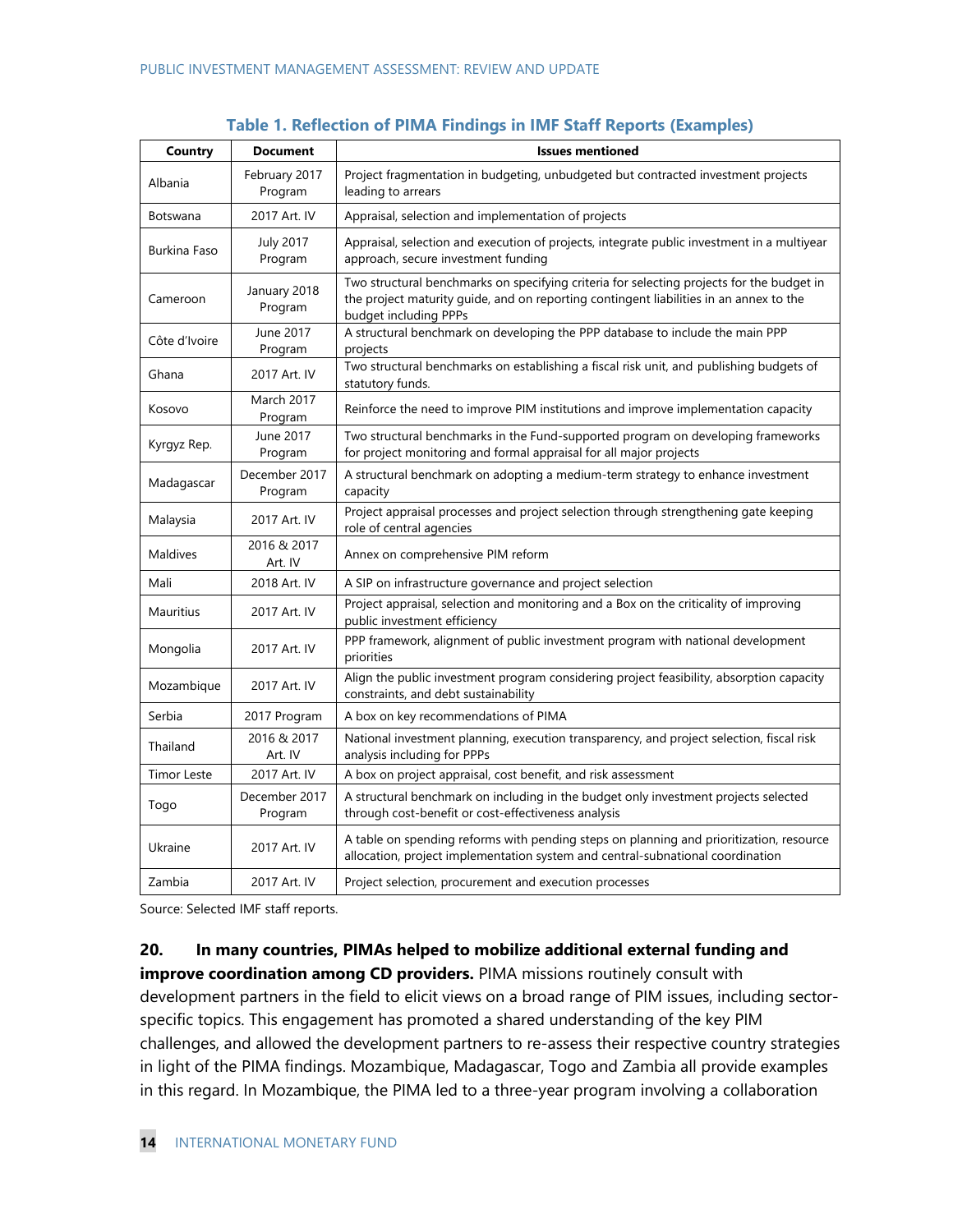between the Government of Mozambique, the World Bank and DFID, with approximately US\$2 million in funding towards strengthening PIM. In Madagascar, the World Bank followed up the PIMA with a series of interventions to revive the PIM manual, strengthen project appraisal procedures, and provide training. In Togo, the World Bank has put forward a five-year project to strengthen PIM with approximately US\$10 million in funding. In Zambia, the World Bank, EU and African Development Bank have taken the PIMA results as an input for their respective country programs. In the Maldives, the US\$12 million additional financing of the capital budget under the World Bank's PFM Systems Strengthening Project<sup>[12](#page-15-0)</sup> is informed by the 2016 PIMA report.

**21. The PIMA framework has also been recognized by third parties as a useful tool to** 

support fiscal governance. For example, in 2017, the Overseas Development Institute (ODI)<sup>[13](#page-15-1)</sup> carried out a detailed review of different PIM diagnostic tools, including the PIMA. It noted favorably the PIMA's *"emphasis on budgetary and fiduciary concerns,"* and the consideration *"given to the institutional features that might be needed to ensure the fiscal sustainability of overall investment spending."* Given rising levels of public debt, the ODI review highlighted the importance of limiting borrowing to investment projects that yield suitable social and economic returns. Yet, the ODI review also suggested some limitations of the initial PIMA framework, including that its approach "*runs the risk of overlooking critical downstream aspects of the implementation, maintenance and operation of investment assets.*" Many of these issues are addressed in the revised PIMA framework discussed below.

# **C. Lessons Learned**

**22. The basic three-phase PIMA structure—planning, allocation, and implementation** serves the assessment well. It reinforces the notion that all three phases have similar weight in achieving public investment efficiency. Experience has shown that the three-phase structure of the PIMA framework is easy both to communicate and sufficiently flexible, including to reflect the unique circumstances and challenges facing each country, and to make relevant reform recommendations.

**23. Assessments are carried out in a cost-effective way to support PFM reform** 

**programs.** Each PIMA is carried out by a mission team of (usually) four to five staff and experts that interacts closely with the authorities, including through workshops and seminars. In several PIMAs, country authorities carried out a preliminary self-assessment before the mission, which improved significantly the quality of the PIMA evaluation and fostered ownership of the mission findings and suggested reform measures. In some PIMAs, a short pre-mission visit was conducted to explain the framework and gather information.

<span id="page-15-0"></span><sup>&</sup>lt;sup>12</sup> The project will be presented to the World Bank Board on May 30, 2018.

<span id="page-15-1"></span><sup>&</sup>lt;sup>13</sup> Strengthening Public Investment Management: Reviewing the Role of External Actors. ODI report. September 2017.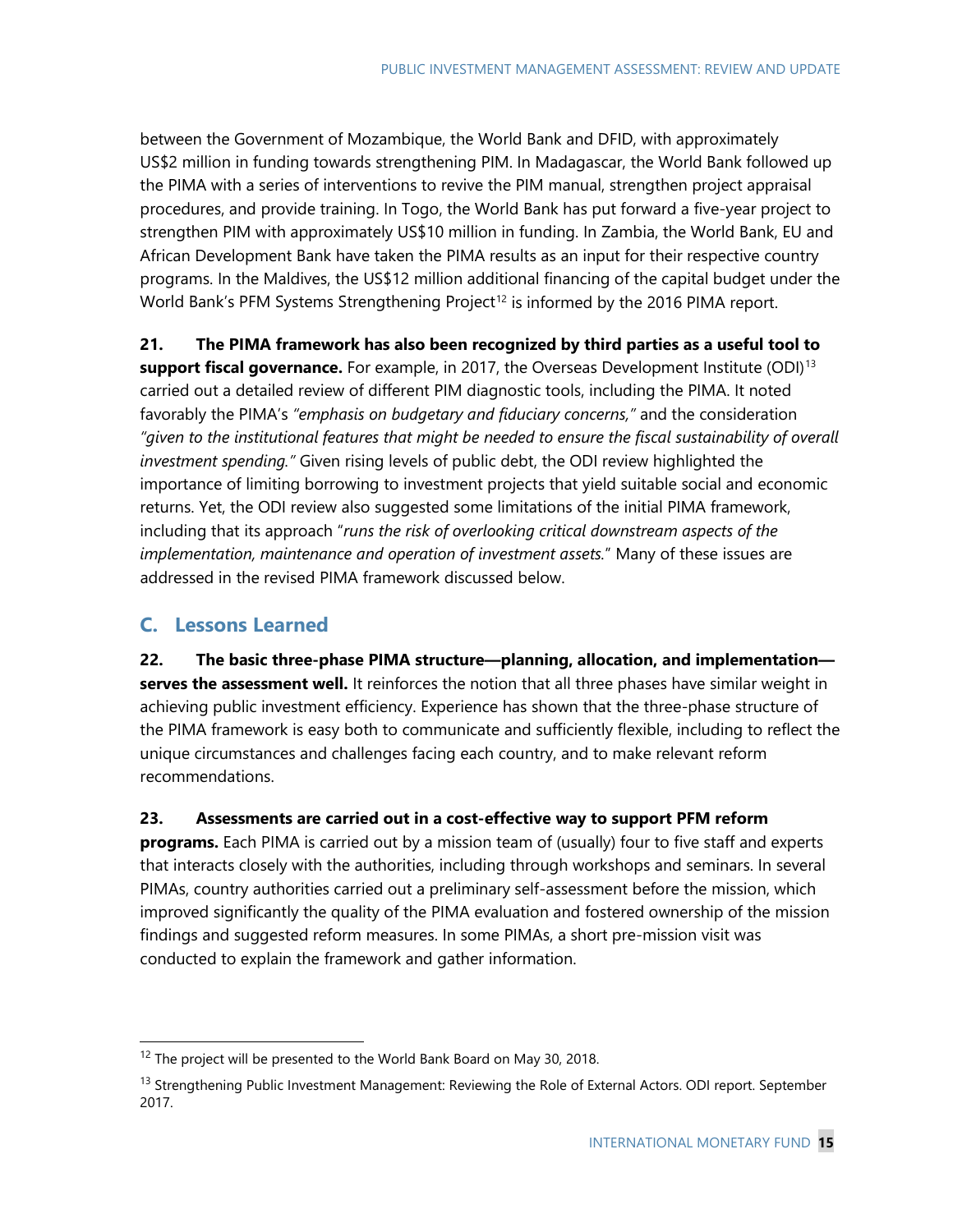# **24. However, the PIMAs conducted also pointed to some PIM practices that required a**

**more detailed analysis.** Specifically, the initial PIMA framework was considered to be somewhat deficient in some areas and redundant in others. In particular, it was felt that a stronger focus on four areas—procurement, maintenance, independent review of projects, and portfolio management—would allow for more focused recommendations to country authorities, and help to incorporate these in follow-up support programs. The revised PIMA framework presented in the next section seeks to address these issues.

**25. One area that needed more detailed analysis relates to the different channels that exist for providing public infrastructure.** The PIMA takes central government ministries and agencies as the primary point of reference for infrastructure delivery. Yet, in several countries, particularly in EMs, the assessments showed that subnational governments and public corporations were accounting for a large share of public infrastructure services. Public corporations, in particular, dominate areas such as water and energy provision, and long-distance rail services. PPPs, while still being a relatively small channel, are growing in importance, generate significant fiscal risks, and in many cases, circumvent the required public investment rules and procedures. Therefore, the adjusted PIMA framework distinguishes more clearly between alternative implementation channels for public investment.

**26. Finally, it was felt that addressing cross-cutting issues in a more systematic way could enhance the analytical power of the PIMA framework.** Apart from the 15 PIM institutions, several cross-cutting issues act as system enablers, notably a country's legal and regulatory frameworks, IT-support services, and general staff capacity. These issues may have an impact on the effectiveness of the 15 core institutions. Given the complex ways in which the cross-cutting issues may manifest themselves in practice, it was felt that a qualitative assessment of these issues, rather than their full integration into the PIMA scoring system, would be the preferred option.

# **ADJUSTMENTS TO THE PIMA FRAMEWORK AND PROCESSES**

**27. Updates to the PIMA framework were made in consultation with assessment teams, country authorities, and external stakeholders.** More specifically, the updates reflect the recommendations of a IMF-World Bank working group that has received inputs from mission teams, country authorities, and other stakeholders. [14](#page-16-0)

**28. The PIMA framework was enhanced with a more in-depth focus on four major aspects of a country's PIM institutions.** Table 2 describes the relationship between the original framework and the revised one. The revisions to the framework have been accommodated within

<span id="page-16-0"></span><sup>&</sup>lt;sup>14</sup> The revised PIMA framework also seeks to accommodate the World Bank's own assessment structure (the eight PIM "Must-Haves"), while maintaining the comprehensive analytical character of the PIMA framework*.* Rajaram, A., and others, 2014, WB.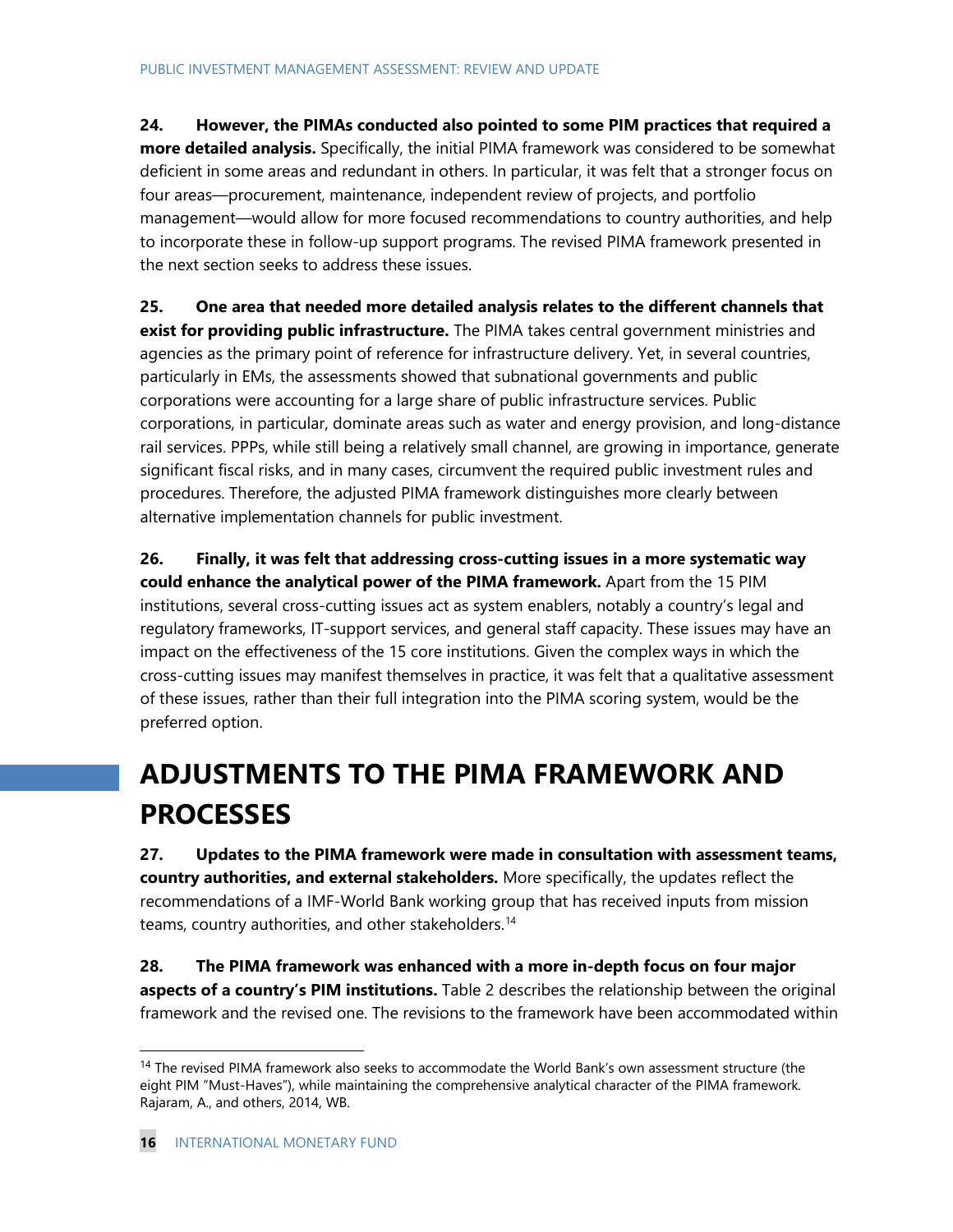the existing structure, without increasing the total number of institutions, but adjusting their composition.

- **Maintenance:** public capital is an asset that provides benefits for many years beyond the initial investment. Appraisal and selection of individual projects are largely based on the present value of returns to investment spending over the asset's life. Lack of routine maintenance threatens those expected returns, and thus undermines the efficient allocation of resources. Capital maintenance has the potential to extend the life of an asset, and budgeting for both routine and capital maintanance requires a methodology to estimate the required expenditure. The revised framework includes a specific institution on maintenance.
- **Procurement:** technical efficiency of public investment spending is, at least, as important as proper project appraisal and selection. Deficiencies in the procurement process may lead to higher than expected costs, lower than expected quality of construction, and longer than expected construction time, all of which result in less efficient public investment. Strong and effective procurement laws and procedures are also necessary, but not sufficient, to combat corruption. While procurement was addressed only partially in the original PIMA framework, the revised framework recognizes the importance of procurement by establishing a dedicated PIMA institution devoted to it.
- **Independent review of projects:** the input of independent experts and organizations in project appraisal, selection and ex-post review is important to ensure high-quality and unbiased assessments. It also can be a counter-weight to political influence, and reduce corruption. Therefore, independent review was expanded as an evaluation criterion in the updated framework.
- **Enabling environment:** for PIM institutions to perform well, countries need at least three "enablers": (1) a supportive legal framework; (2) good systems for managing information; and (3) adequate staff capacity, with clear roles and responsibilities. As these three issues are cross-cutting, they are assessed qualitatively and separately, with a focus on how they support the framework.

# **29. The revised PIMA framework streamlines some overlaps and provides more precise language on selected principles or criteria previously included.** Examples of such changes are:

- **Fiscal principles and rules:** significant revisions were made to emphasize the importance of fiscal policy to provide a stable and predictable context to support public investment planning, budgeting, financing and execution.
- **Public-private partnerships (PPPs)** are addressed in the context of several relevant PIM institutions, rather than in a single one.
- **Budget Comprehensiveness and the Budget Unity** were merged into a single, new institution.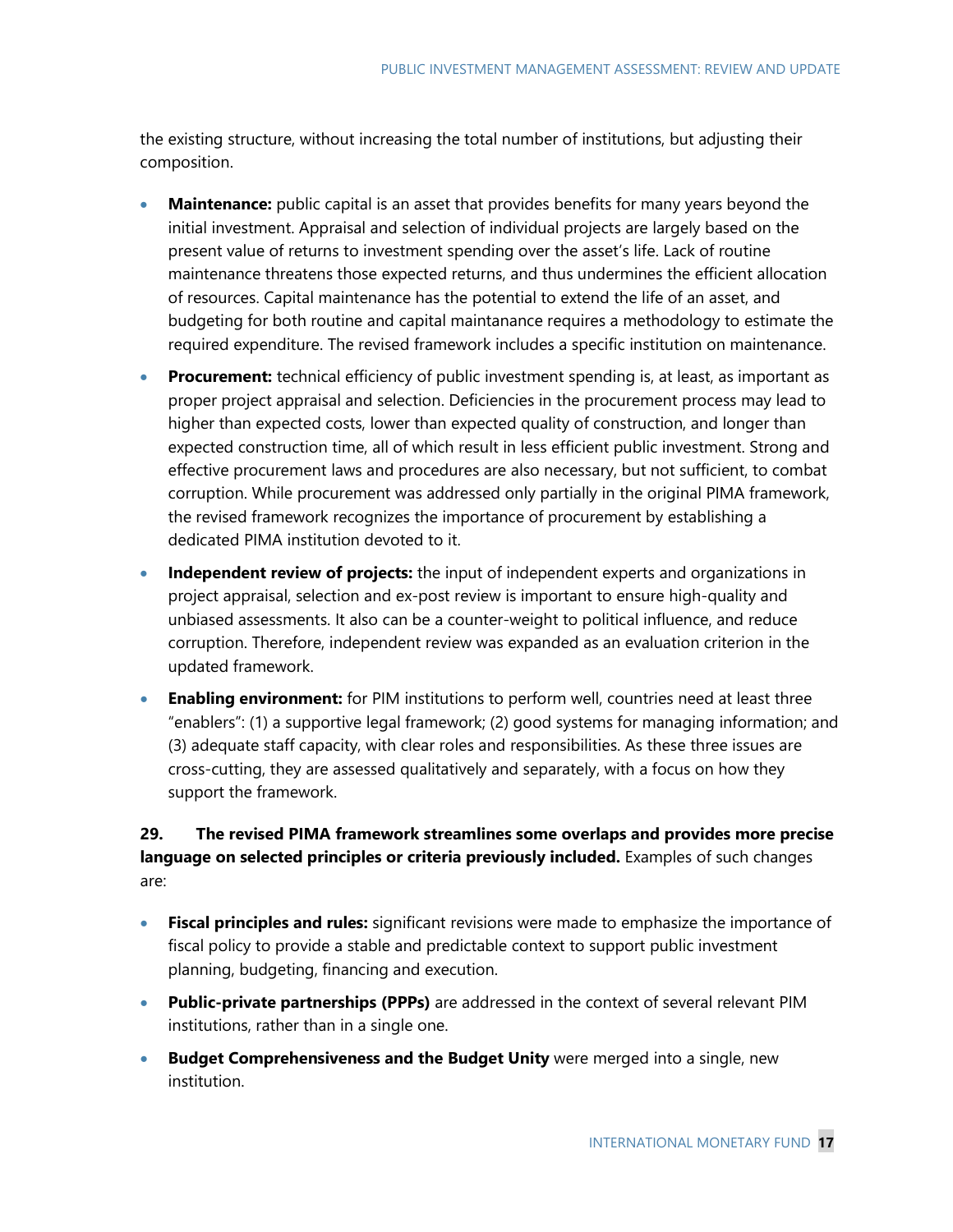- **Portfolio management and oversight:** several previously existing evaluation criteria were modified to clarify the challenges of managing a portfolio of projects. For example, the ability to shift money between approved projects, some of which may be delayed while others are advancing without impediment, pertains to the portfolio of projects. Such practices involving execution of multiple projects supplement the previously existing focus on individual project management during execution.
- **Public corporations and financing sources:** coverage of the PIMA was expanded, especially to include public corporations and all potential financing sources.

| <b>Phase</b>                                          | 2015 Board Paper                       | <b>2018 Revised</b>                                                                       |
|-------------------------------------------------------|----------------------------------------|-------------------------------------------------------------------------------------------|
|                                                       | Fiscal principles or rules             | Fiscal principles or rules                                                                |
|                                                       | National and Sectoral Planning         | National and Sectoral Planning                                                            |
| <b>Phase I - Planning</b>                             | <b>Central-Local Coordination</b>      | <b>Coordination between Entities</b>                                                      |
|                                                       | <b>PPPs</b>                            | Project Appraisal                                                                         |
|                                                       | Regulation of Infrastructure Companies | Alternative Infrastructure Financing                                                      |
|                                                       | Multiyear Budgeting                    | Multiyear Budgeting                                                                       |
|                                                       | <b>Budget Comprehensiveness</b>        | <b>Budget Comprehensiveness and Unity</b>                                                 |
| <b>Phase II - Allocation</b>                          | <b>Budget Unity</b>                    | <b>Budgeting for Investment</b>                                                           |
|                                                       | Project Appraisal                      | <b>Maintenance Funding</b>                                                                |
|                                                       | <b>Project Selection</b>               | Project Selection                                                                         |
|                                                       | Protection of Investment               | Procurement                                                                               |
|                                                       | Availability of Funding                | Availability of Funding                                                                   |
| Phase III -<br><b>Implementation</b>                  | Transparency of Budget Execution       | Portfolio Management and Oversight                                                        |
|                                                       | Management of Project Implementation   | Management of Project Implementation                                                      |
|                                                       | Monitoring of Public Assets            | Monitoring of Public Assets                                                               |
|                                                       |                                        |                                                                                           |
| <b>Cross-cutting Issues</b><br>(qualitative analysis) |                                        | IT support<br>Legal framework<br>Staff capacity with clear roles, and<br>responsibilities |

#### **Table 2. Comparison of Original 2015 Framework and the 2018 Update**

#### **30. Two practices already used in PIMAs are incorporated in the revised framework.**

First, as noted above, evaluation of the effectiveness of PIM institutions has added to the assessment of institutional design. Hence, the overall PIMA scoring is two-fold: institutional design and effectiveness. Separate scores highlight the fact that having good policies and procedures on paper does not necessarily mean that they are effectively implemented. Also, the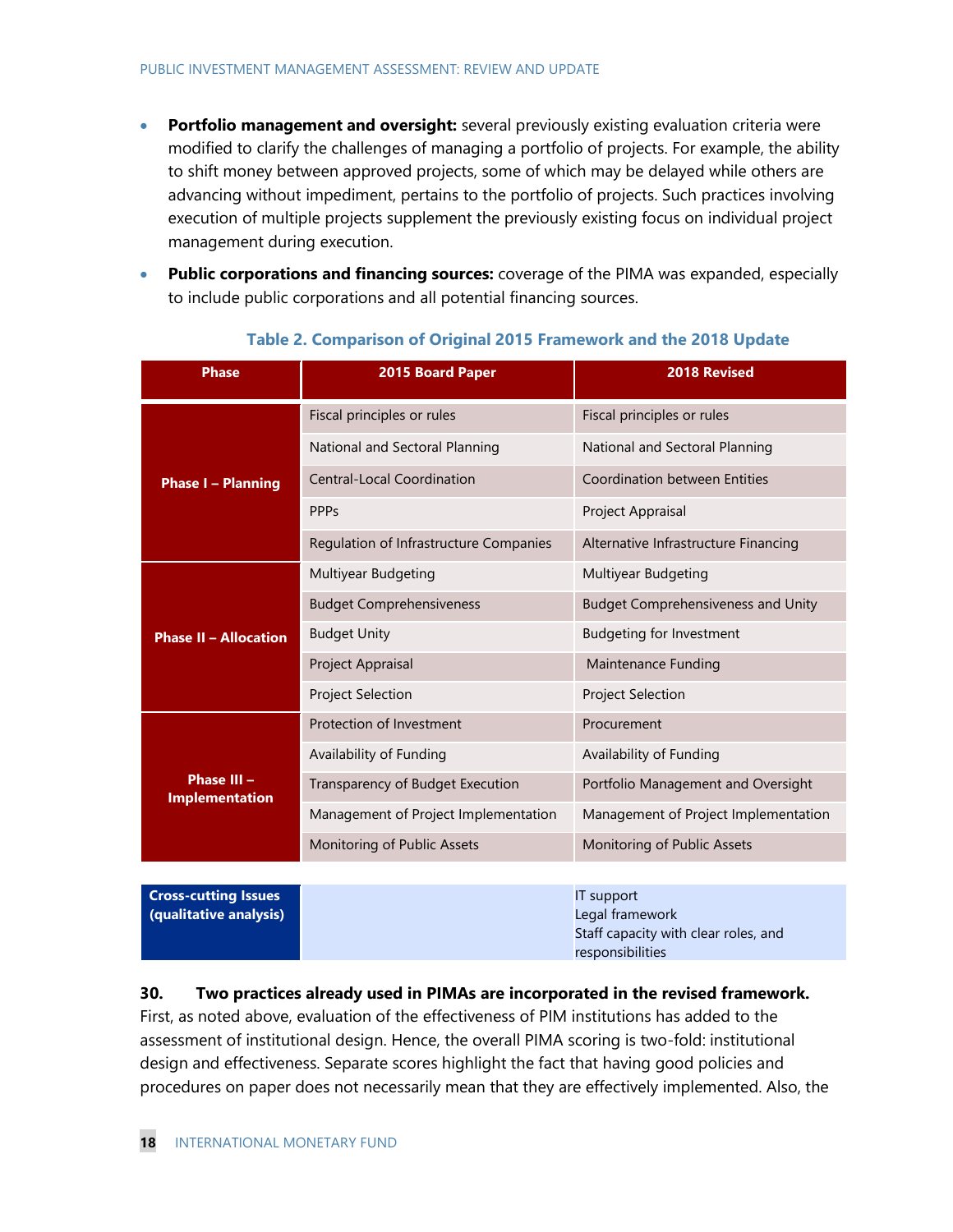PIMAs will contain a ranking of reform priorities, with the aim of designing a sequenced, prioritized reform plan for improving the efficiency and effectiveness of public investment. Typically, low scores on both design and effectiveness would lead to a recommendation of high reform priority. The same would apply to any reforms that could have a significant impact on public investment efficiency and whose implementation can be readily realized by the authorities.

# **IMPLEMENTATION AND RESOURCES**

**31. PIMAs have proven helpful for countries in reforming their PIM framework with the aim of improving the efficiency of public investment.** Efforts to promote economic growth through increasing public investment spending can pose significant risks for governments. In the absence of a robust PIM framework, higher investment spending might not result in improved economic growth and could lead to increased fiscal risk and slippages. With public investment at the heart of the development agenda, PIMAs will be key to assist countries in identifying growth-supportive reform priorities and priorities for CD support.

**32. By supporting PIM reforms, PIMAs can help boost the growth returns of public investment.** To achieve the SDGs, better public infrastructure (e.g., transport, irrigation, energy, health, education) is required. To maximize the growth returns of future investment spending, countries will need to have in place well-designed and effective infrastructure governance. PIMAs are an effective tool to assist countries in strengthening their infrastructure governance.

**33. The revised PIMA framework maintains the main original features while addressing identified gaps and other shortcomings.** As discussed, it extends the analysis in some areas (e.g., procurement and maintenance funding) and consolidates other aspects (e.g., alternative delivery modes like PPPs and PCs) under a new institution. The revised framework, summarized in Figure 9, will be applied in future assessments. A Guidance Note on how to apply the PIMA questionnaire will be prepared.

**34. Implementation of PIMA recommendations will be closely monitored by staff and supported by CD, with an emphasis on follow-up actions at the country level.** Addressing the findings and recommendations of each PIMA usually requires governments to own and commit to a medium-term reform plan for strengthening PIM institutions. Progress in infrastructure governance can be measured by monitoring implementation of the reform plans and by conducting repeat PIMAs at reasonable intervals. To ensure systematic follow-up support, countries could use the reform plan to encourage development partners to focus on specific areas and institutions.

**35. CD to support reforms of infrastructure governance can be provided upon request, as consistent with the Fund's CD mandate and given resource envelope.** Progress in implementing reform plans will be monitored by staff through regular contacts with country authorities (and, as indicated, repeat PIMAs). Follow-up CD support, to individual countries or in a regional context, will be integrated into the usual resource allocation planning (RAP) processes,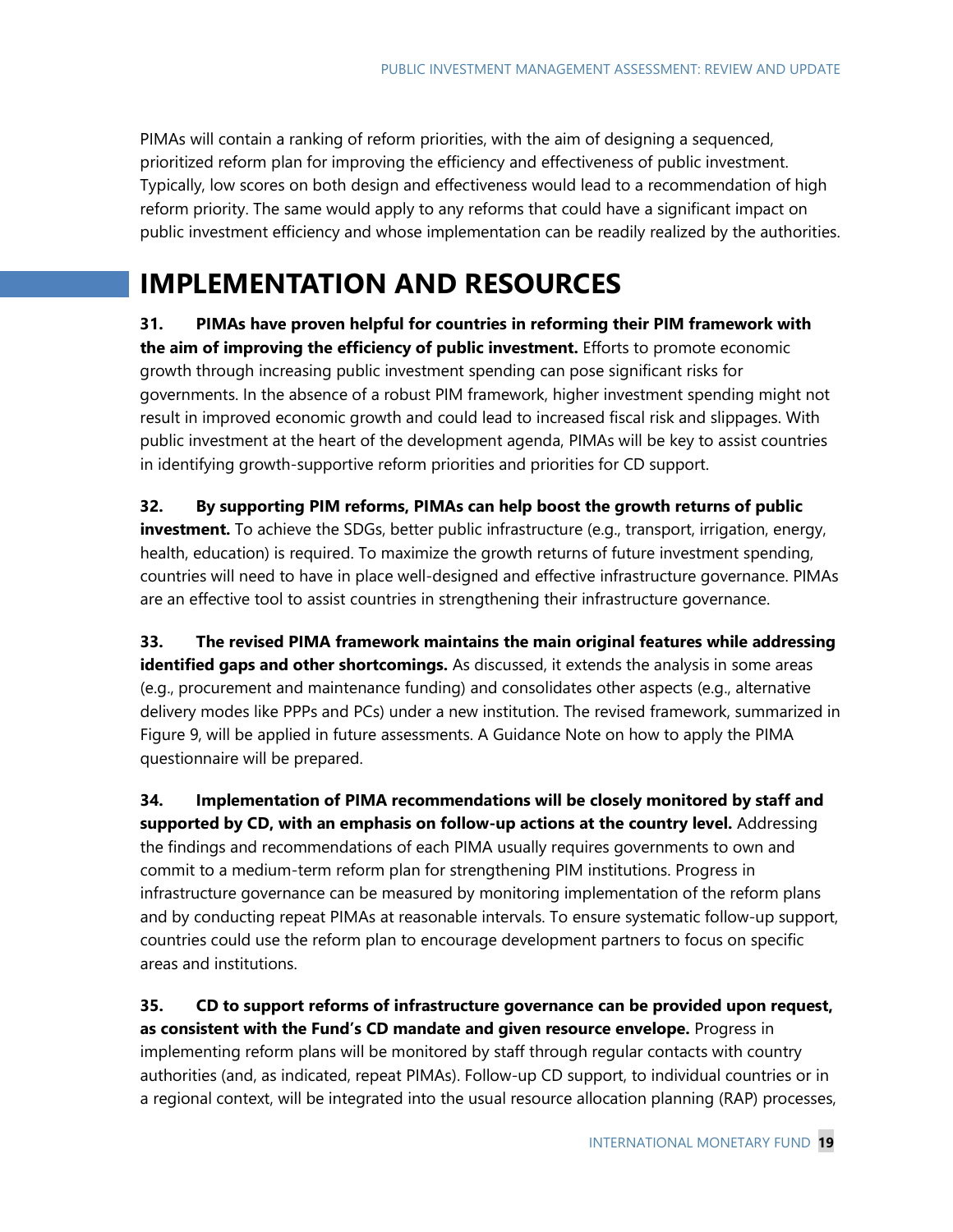which set CD delivery priorities on the basis of close consultations across departments and with country authorities. The provision of CD by Fund staff will focus on reforms that are macrocritical and correspond to the Fund's mandate, mainly in the area of fiscal governance. Multilateral development banks (MDBs) and several of the bilateral development agencies are called upon (and have already started) to use the PIMAs to support other key PIM reforms that fall within their own mandates, e.g., strengthening procurement, project appraisal systems, and regulation of infrastructure.

#### **Figure 9. Updated PIMA Framework**



**36. Staff will carefully balance the allocation of resources between conducting new PIMAs and meeting demand for CD follow-up.** CD arising from the more than 30 PIMAs that have already been conducted is potentially subtantial. Still, the magnitude of follow-up CD demand will only become evident over time, as the PIMA process matures further. Decisions on the right balance between follow-up CD and new (or repeat) PIMAs will be taken, based on given resource constraints, in the context of the usual CD RAP processes.

### **37. Staff will continue to encourage country authorities to publish their PIMAs.**

Publishing the reports could help draw attention to key PIM issues, strengthen public support for reform, and, in doing so, also invite external support for addressing them. PIMA mission teams will discuss with country authorities the added benefits of publishing the final report.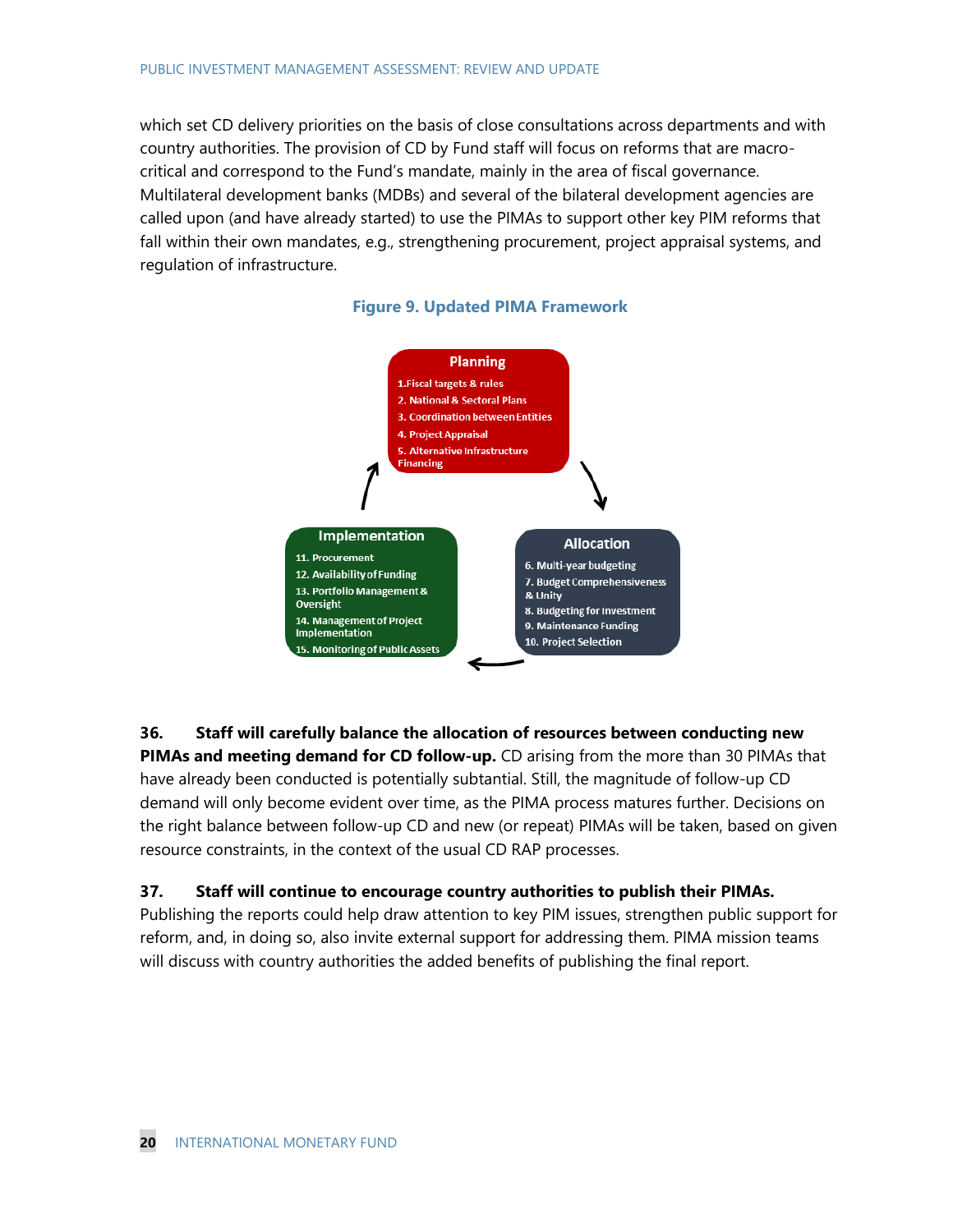# **References**

- International Monetary Fund, 2014, "Sub-Saharan Africa: Staying the Course, in Regional Economic Outlook: Sub*-Saharan Africa"* (Washington).
- ———, 2015a, *"Making Public Investment More Efficient,"* (Washington). <http://www.imf.org/external/np/pp/eng/2015/061115.pdf>
- ———, 2015b, "Improving Public Investment Efficiency in the G-20," (Washington). [https://www.imf.org/en/Publications/Policy-Papers/Issues/2016/12/31/Improving-Public-](https://www.imf.org/en/Publications/Policy-Papers/Issues/2016/12/31/Improving-Public-Investment-Efficiency-in-the-G-20-PP4980)[Investment-Efficiency-in-the-G-20-PP4980](https://www.imf.org/en/Publications/Policy-Papers/Issues/2016/12/31/Improving-Public-Investment-Efficiency-in-the-G-20-PP4980)
- North, D., 1991, "Institutions", Journal of Economic Perspectives, Vol. 5, No. 1, Winter 1991 (Pp. 97-112)<https://www.aeaweb.org/articles?id=10.1257/jep.5.1.97>
- Miller, M. and Hart, T., 2017, "Strengthening Public Investment Management: Reviewing the Role of External Actors," Oversees Development Institute (ODI)
- Rajaram, A., and others, 2014, "The Power of Public Investment Management: Transforming Resources into Assets for Growth," ed. by (Washington: World Bank). [https://elibrary.worldbank.org/doi/abs/10.1596/978-1-4648-0316-1\\_ch2](https://elibrary.worldbank.org/doi/abs/10.1596/978-1-4648-0316-1_ch2)
- United Nations, 2015, "Sustainable Development Goals: 17 Goals to Transform Our World," (Washington) [http://www.un.org/sustainabledevelopment/sustainable-development](http://www.un.org/sustainabledevelopment/sustainable-development-goals)[goals](http://www.un.org/sustainabledevelopment/sustainable-development-goals)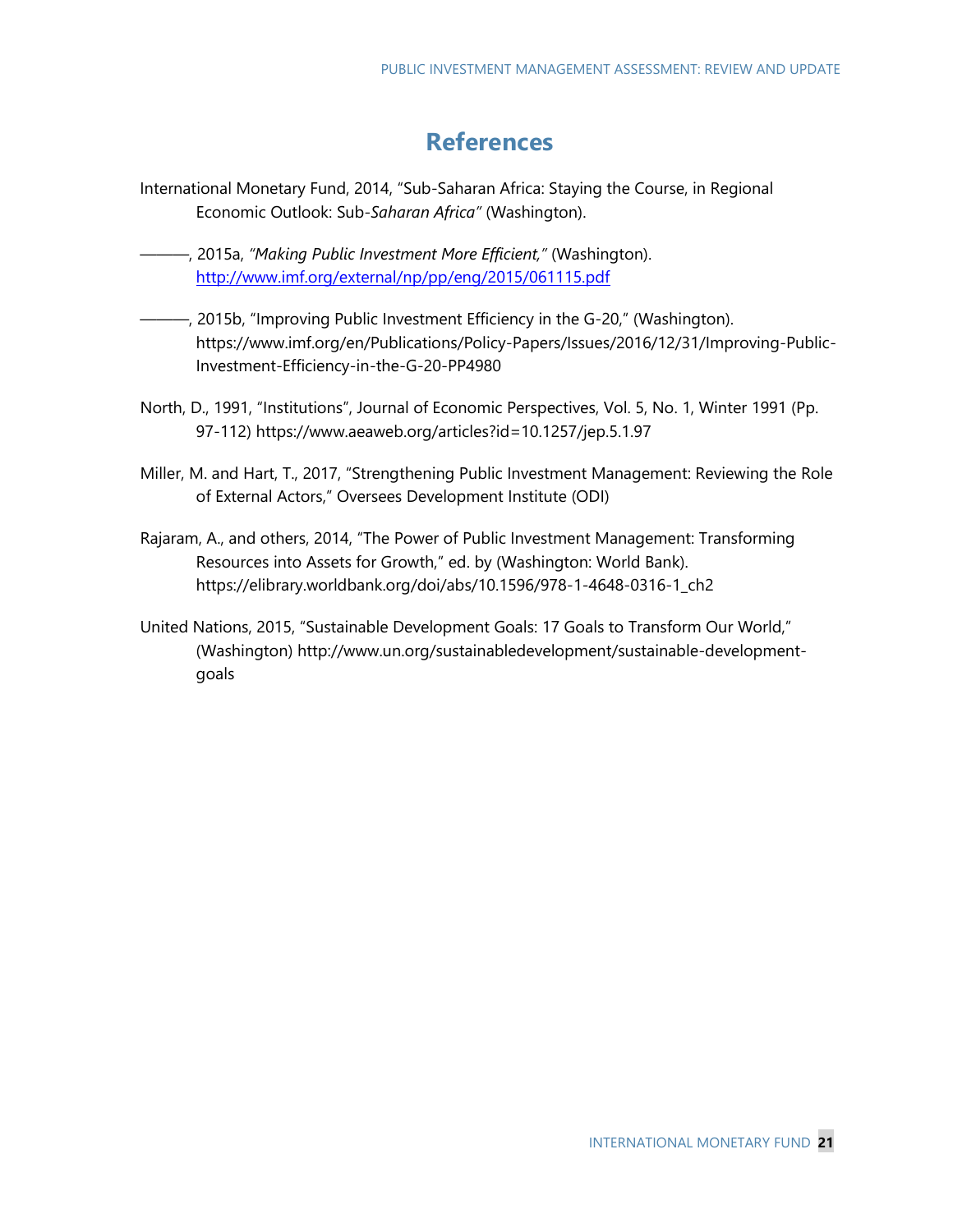# **Annex I. The Updated PIMA Questionnaire**

|      | A. Planning Sustainable Levels of Public Investment                                                                                                                      |                                                                                                                                       |                                                                                                                                                                          |                                                                                                                                                                                                                                         |  |
|------|--------------------------------------------------------------------------------------------------------------------------------------------------------------------------|---------------------------------------------------------------------------------------------------------------------------------------|--------------------------------------------------------------------------------------------------------------------------------------------------------------------------|-----------------------------------------------------------------------------------------------------------------------------------------------------------------------------------------------------------------------------------------|--|
| 1.   | Fiscal targets and rules: Does the government have fiscal institutions to support fiscal sustainability<br>and to facilitate medium-term planning for public investment? |                                                                                                                                       |                                                                                                                                                                          |                                                                                                                                                                                                                                         |  |
| 1.a. | Is there a target or limit for<br>government to ensure debt<br>sustainability?                                                                                           | There is no target or limit to<br>ensure debt sustainability.                                                                         | There is at least one target or limit<br>to ensure central government<br>debt sustainability.                                                                            | There is at least one target or limit to<br>ensure general government debt<br>sustainability.                                                                                                                                           |  |
| 1.b. | Is fiscal policy guided by one or<br>more permanent fiscal rules?                                                                                                        | There are no permanent fiscal<br>rules.                                                                                               | There is at least one permanent<br>fiscal rule applicable to central<br>government.                                                                                      | There is at least one permanent fiscal<br>rule applicable to central government,<br>and at least one comparable rule<br>applicable to a major additional<br>component of general government,<br>such as subnational government (SNG).   |  |
| 1.c. | Is there a medium-term fiscal<br>framework (MTFF) to align<br>budget preparation with fiscal<br>policy?                                                                  | There is no MTFF prepared<br>prior to budget preparation.                                                                             | There is an MTFF prepared prior<br>to budget preparation but it is<br>limited to fiscal aggregates, such<br>as expenditure, revenue, the<br>deficit, or total borrowing. | There is an MTFF prepared prior to<br>budget preparation, which includes<br>fiscal aggregates and allows distinctions<br>between recurrent and capital spending,<br>and ongoing and new projects.                                       |  |
| 2.   |                                                                                                                                                                          |                                                                                                                                       | National and Sectoral Planning: Are investment allocation decisions based on sectoral and inter-sectoral strategies?                                                     |                                                                                                                                                                                                                                         |  |
| 2.a. | Does the government prepare<br>national and sectoral strategies for<br>public investment?                                                                                | National or sectoral public<br>investment strategies or<br>plans are prepared, covering<br>only some projects found in<br>the budget. | National or sectoral public<br>investment strategies or plans are<br>published covering projects<br>funded through the budget.                                           | Both national and sectoral public<br>investment strategies or plans are<br>published and cover all projects funded<br>through the budget regardless of<br>financing source (e.g., donor, public<br>corporation (PC), or PPP financing). |  |
| 2.b. | Are the government's national and<br>sectoral strategies or plans for<br>public investment costed?                                                                       | The government's investment<br>strategies or plans include no cost<br>information on planned public<br>investment.                    | The government's investment<br>strategies include broad estimates<br>of aggregate and sectoral<br>investment plans.                                                      | The government's investment<br>strategies include costing of<br>individual, major investment<br>projects within an overall financial<br>constraint.                                                                                     |  |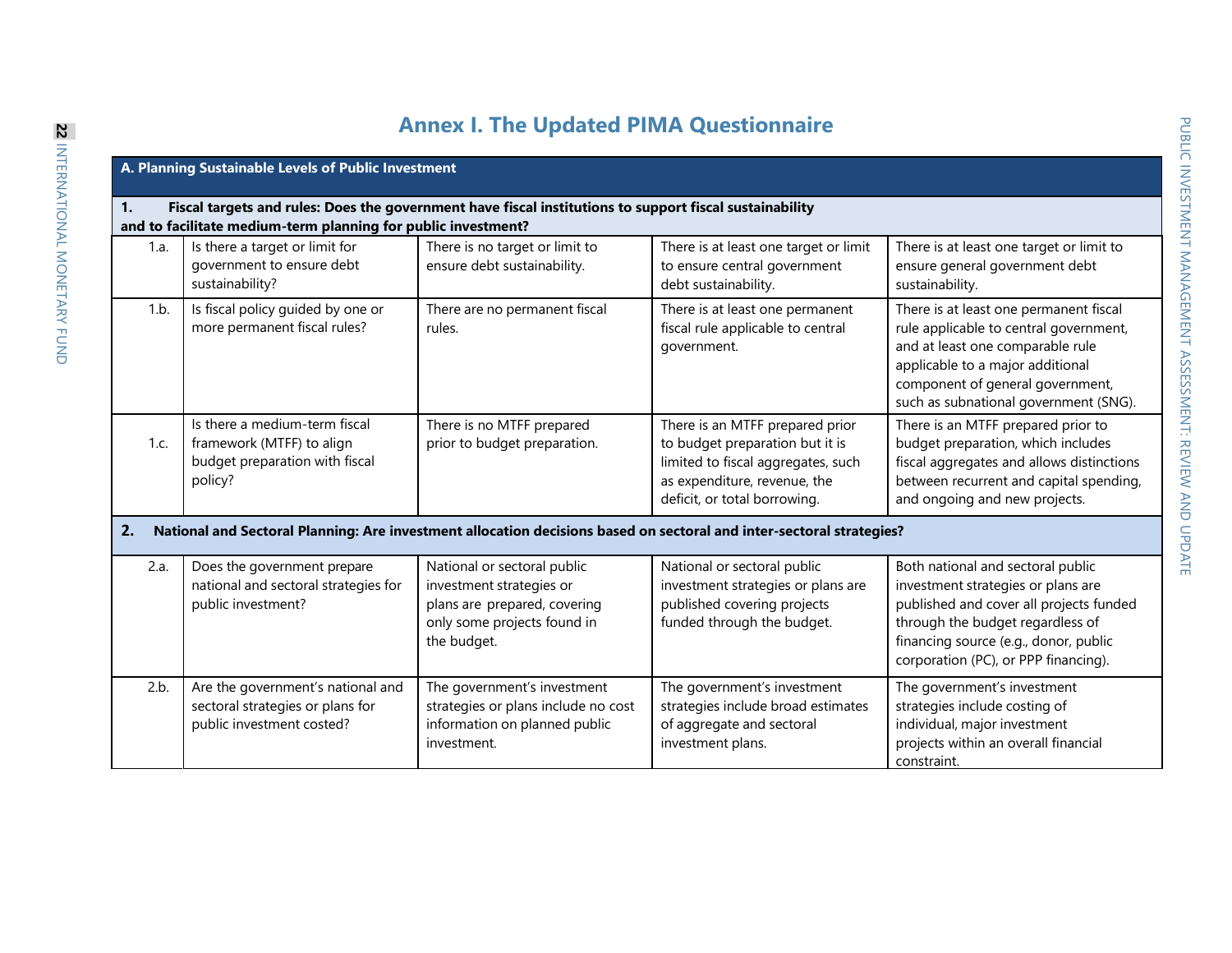| 2.c. | Do sector strategies include<br>measurable targets for the outputs<br>and outcomes of investment<br>projects?                                                               | Sector strategies do not include<br>measurable targets for outputs or<br>outcomes.                                             | Sector strategies include<br>measurable targets for outputs<br>(e.g., miles of roads constructed).                                                                                                                            | Sector strategies include measurable<br>targets for both outputs and<br>outcomes (e.g., reduction in traffic<br>congestion).                                                                                             |
|------|-----------------------------------------------------------------------------------------------------------------------------------------------------------------------------|--------------------------------------------------------------------------------------------------------------------------------|-------------------------------------------------------------------------------------------------------------------------------------------------------------------------------------------------------------------------------|--------------------------------------------------------------------------------------------------------------------------------------------------------------------------------------------------------------------------|
| 3.   |                                                                                                                                                                             |                                                                                                                                | Coordination between Entities: Is there effective coordination of the investment plans of central and other government entities?                                                                                              |                                                                                                                                                                                                                          |
| 3.a. | Is capital spending by SNGs,<br>coordinated with the central<br>qovernment?                                                                                                 | Capital spending plans of SNGs<br>are not submitted to, nor<br>discussed with central<br>government.                           | Major SNG capital spending plans<br>are published alongside central<br>government investments, but there<br>are no formal discussions, between<br>the central government and SNGs<br>on investment priorities.                | Major SNG capital spending plans are<br>published alongside central<br>government investments, and there are<br>formal discussions between central<br>government and SNGs on investment<br>priorities.                   |
| 3.b. | Does the central government have<br>a transparent, rule-based system<br>for making capital transfers to<br>SNGs, and for providing timely<br>information on such transfers? | The central government does not<br>have a transparent rule-based<br>system for making capital<br>transfers to SNGs.            | The central government uses a<br>transparent rule-based system for<br>making capital transfers to SNGs,<br>but SNGs are notified about<br>expected transfers less than six<br>months before the start of each<br>fiscal year. | The central government uses a<br>transparent rule-based system for<br>making capital transfers to SNGs, and<br>expected transfers are made known to<br>SNGs at least six months before the start<br>of each fiscal year. |
| 3.c. | Are contingent liabilities<br>arising from capital projects<br>of SNGs, PCs, and PPPs<br>reported to the central<br>government?                                             | Contingent liabilities arising from<br>major projects of SNGs, PCs, and<br>PPPs are not reported to the<br>central government. | Contingent liabilities arising from<br>major projects of SNGs, PCs, and<br>PPPs are reported to the central<br>government, but are generally not<br>presented in the central<br>government's budget documents.                | Contingent liabilities arising from major<br>projects of SNGs, PCs, and PPPs are<br>reported to the central government,<br>and are presented in full in the central<br>government's budget documents.                    |
| 4.   |                                                                                                                                                                             | Project Appraisal: Are project proposals subject to systematic project appraisal?                                              |                                                                                                                                                                                                                               |                                                                                                                                                                                                                          |
| 4.a. | Are major capital projects subject<br>to rigorous technical, economic,<br>and financial analysis?                                                                           | Major capital projects are not<br>systematically subject to<br>rigorous, technical, economic,<br>and financial analysis.       | Major projects are systematically<br>subject to rigorous technical,<br>economic, and financial analysis.                                                                                                                      | Major projects are systematically subject<br>to rigorous technical, economic, and<br>financial analysis, and selected results of<br>this analysis are published or undergo<br>independent external review.               |
| 4.b. | Is there a standard methodology<br>and central support for the<br>appraisal of projects?                                                                                    | There is no standard<br>methodology or central support<br>for project appraisal.                                               | There is either a standard<br>methodology or central support<br>for project appraisal.                                                                                                                                        | There is both a standard methodology<br>and central support for project<br>appraisal.                                                                                                                                    |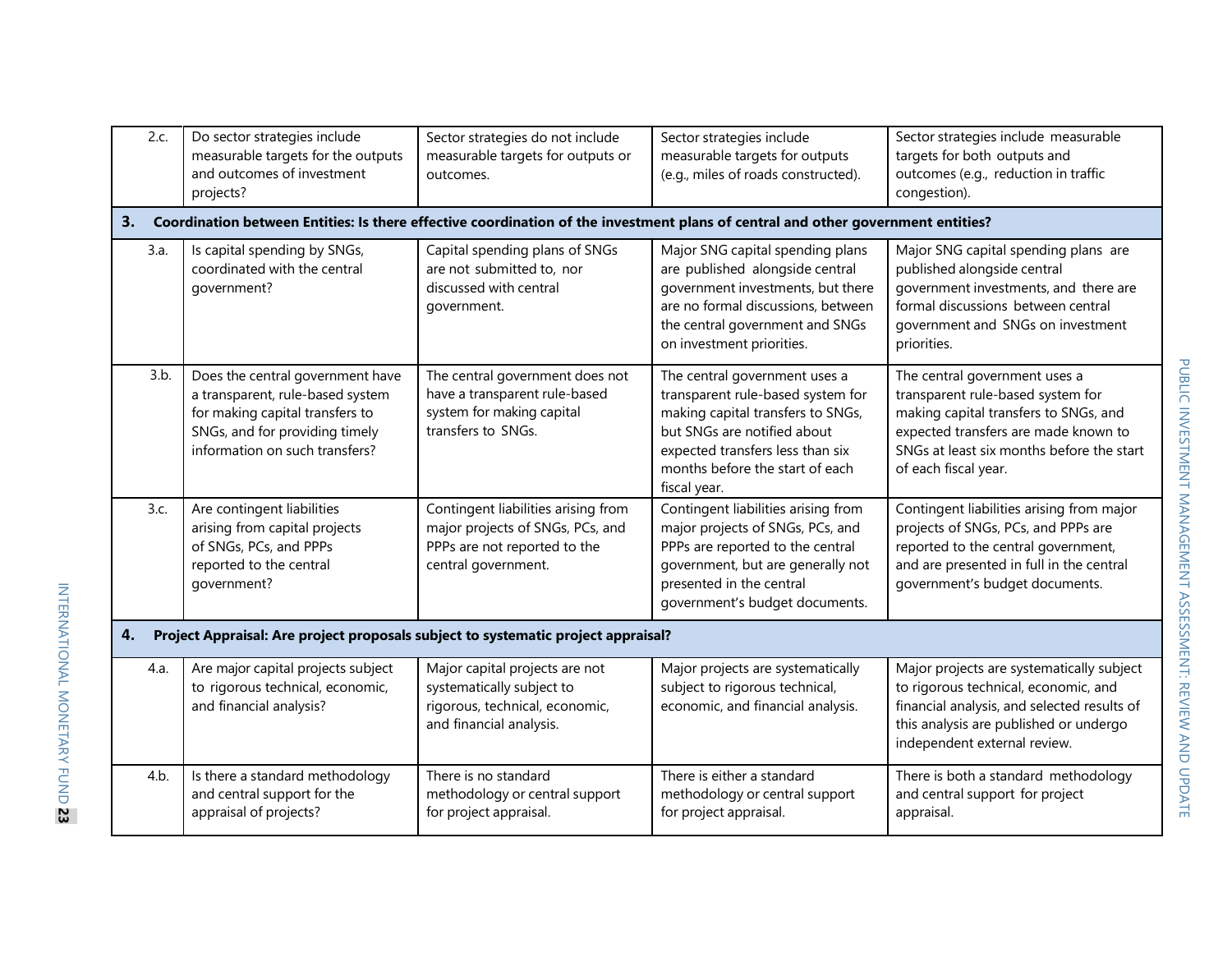| 4.c. | Are risks taken into account in<br>conducting project appraisals?                                                                                                                 | Risks are not systematically<br>assessed as part of the project<br>appraisal.                                                            | A risk assessment covering a range<br>of potential risks is included in the<br>project appraisal.                                                              | A risk assessment covering a range of<br>potential risks is included in the project<br>appraisal, and plans are prepared to<br>mitigate these risks.                           |
|------|-----------------------------------------------------------------------------------------------------------------------------------------------------------------------------------|------------------------------------------------------------------------------------------------------------------------------------------|----------------------------------------------------------------------------------------------------------------------------------------------------------------|--------------------------------------------------------------------------------------------------------------------------------------------------------------------------------|
| 5.   |                                                                                                                                                                                   | Alternative Infrastructure Financing: Is there a favorable climate for the private sector, PPPs, and PCs to finance in infrastructure?   |                                                                                                                                                                |                                                                                                                                                                                |
| 5.a. | Does the regulatory framework<br>support competition in contestable<br>markets for economic<br>infrastructure (e.g., power, water,<br>telecoms, and transport)?                   | Provision of economic<br>infrastructure is restricted to<br>domestic monopolies, or<br>there are few established<br>economic regulators. | There is competition in some<br>economic infrastructure markets,<br>and a few economic regulators<br>have been established.                                    | There is competition in major economic<br>infrastructure markets, and economic<br>regulators are independent and well<br>established.                                          |
| 5.b. | Has the government published a<br>strategy/policy for PPPs, and a<br>legal/regulatory framework which<br>guides the preparation, selection,<br>and management of PPP<br>projects? | There is no published<br>strategy/policy framework for PPPs,<br>and the legal/regulatory framework<br>is weak.                           | A PPP strategy/policy has been<br>published, but the<br>legal/regulatory framework is<br>weak.                                                                 | A PPP strategy/policy has been<br>published, and there is a strong<br>legal/regulatory framework that guides<br>the preparation, selection, and<br>management of PPP projects. |
| 5.c. | Does the government oversee the<br>investment plans of public<br>corporations (PCs) and monitor<br>their financial performance?                                                   | The government does not<br>systematically review the<br>investment plans of PCs.                                                         | The government reviews the<br>investment plans of PCs, but does<br>not publish a consolidated report<br>on these plans or the financial<br>performance of PCs. | The government reviews and publishes a<br>consolidated report on the investment<br>plans and financial performance of PCs.                                                     |
| В.   | Ensuring Public Investment is Allocated to the Right Sectors and Projects                                                                                                         |                                                                                                                                          |                                                                                                                                                                |                                                                                                                                                                                |
| 6.   |                                                                                                                                                                                   | Multiyear Budgeting: Does the government prepare medium-term projections of capital spending on a full cost basis?                       |                                                                                                                                                                |                                                                                                                                                                                |
| 6.a. | Is capital spending by ministry<br>or sector forecasted over a<br>multiyear horizon?                                                                                              | No projections of capital spending<br>are published beyond the budget<br>year.                                                           | Projections of total capital<br>spending are published over a<br>three to five-year horizon.                                                                   | Projections of capital spending<br>disaggregated by ministry or sector<br>are published over a three to five-<br>year horizon.                                                 |
| 6.b. | Are there multiyear ceilings on<br>capital expenditure by ministry,<br>sector, or program?                                                                                        | There are no multiyear ceilings on<br>capital expenditure by ministry,<br>sector, or program.                                            | There are indicative multiyear<br>ceilings on capital expenditure by<br>ministry, sector, or program.                                                          | There are binding multiyear ceilings on<br>capital expenditure by ministry, sector,<br>or program.                                                                             |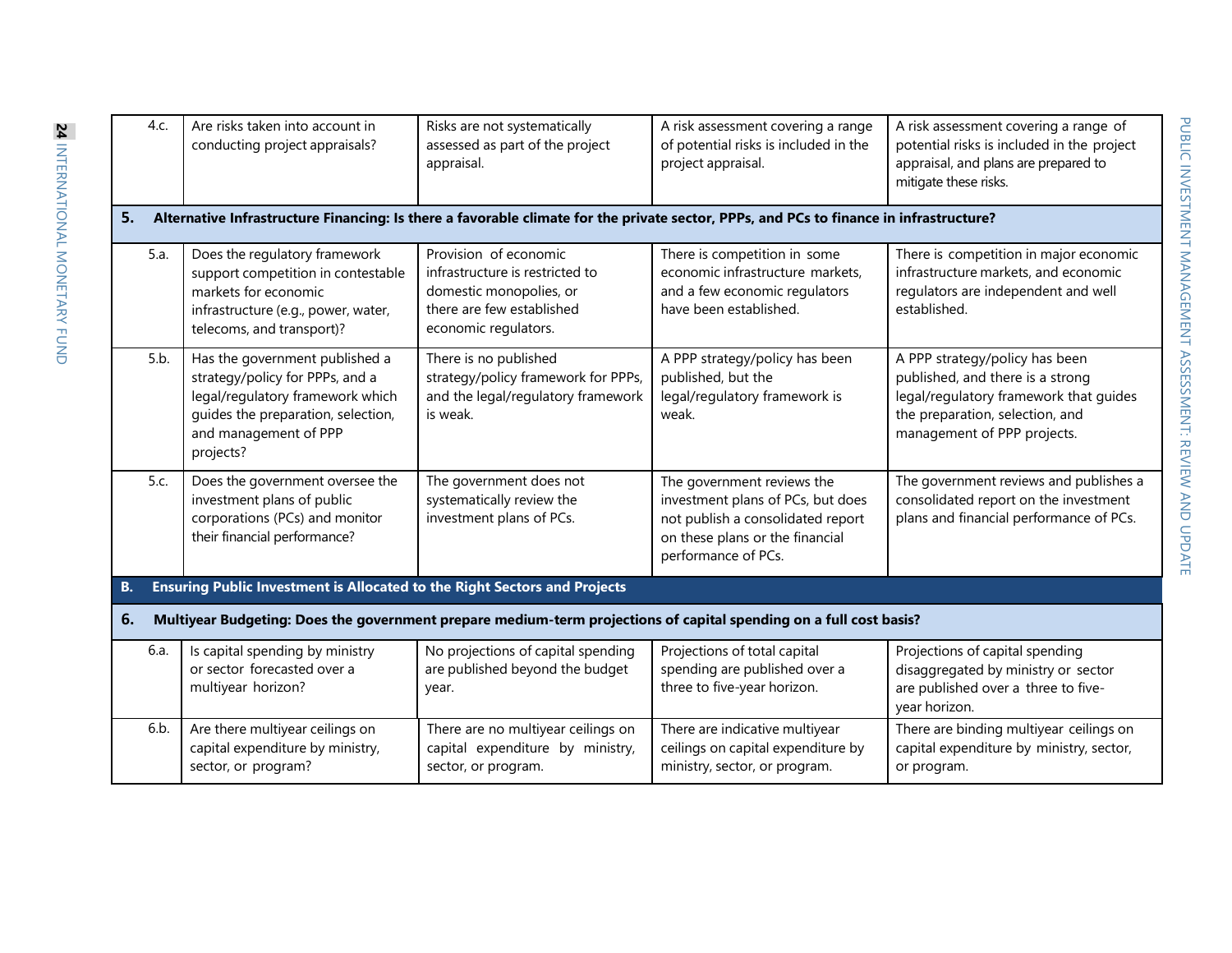| 6.c. | Are projections of the total<br>construction cost of major capital<br>projects published?                   | Projections of the total<br>construction cost of major capital<br>projects are not published.                                                                   | Projections of the total<br>construction cost of major<br>capital projects are published.                                                                                                | Projections of the total construction<br>cost of major capital projects are<br>published, together with the annual<br>breakdown of these cost over a three-<br>five-year horizon. |
|------|-------------------------------------------------------------------------------------------------------------|-----------------------------------------------------------------------------------------------------------------------------------------------------------------|------------------------------------------------------------------------------------------------------------------------------------------------------------------------------------------|-----------------------------------------------------------------------------------------------------------------------------------------------------------------------------------|
| 7.   |                                                                                                             |                                                                                                                                                                 | Budget Comprehensiveness and Unity: To what extent is capital spending, and related recurrent spending, undertaken through the budget process?                                           |                                                                                                                                                                                   |
| 7.a. | Is capital spending mostly<br>undertaken through the budget?                                                | Significant capital spending is<br>undertaken by extra-budgetary<br>entities with no legislative<br>authorization or disclosure in the<br>budget documentation. | Significant capital spending is<br>undertaken by extra-budgetary<br>entities, but with legislative<br>authorization and disclosure in the<br>budget documentation.                       | Little or no capital spending is<br>undertaken by extra-budgetary<br>entities.                                                                                                    |
| 7.b. | Are all capital projects,<br>regardless of financing source,<br>shown in the budget<br>documentation?       | Capital projects are not<br>comprehensively presented in<br>the budget documentation,<br>including PPPs, externally<br>financed, and PCs' projects.             | Most capital projects are included<br>in the budget documentation, but<br>either PPPs, externally financed, or<br>PCs' projects are not shown.                                           | All capital projects, regardless of<br>financing sources, are included in the<br>budget documentation.                                                                            |
| 7.c. | Are capital and recurrent budgets<br>prepared and presented together<br>in the budget?                      | Capital and recurrent budgets are<br>prepared by separate ministries,<br>and/or presented in separate<br>budget documents.                                      | Capital and recurrent budgets are<br>prepared by a single ministry and<br>presented together in the budget<br>documents, but without using a<br>program or functional<br>classification. | Capital and recurrent budgets are<br>prepared by a single ministry and<br>presented together in the budget<br>documents, using a program or<br>functional classification.         |
|      |                                                                                                             | 8. Budgeting for Investment: Are investment projects protected during budget implementation?                                                                    |                                                                                                                                                                                          |                                                                                                                                                                                   |
| 8.a. | Are total project outlays<br>appropriated by the legislature at<br>the time of a project's<br>commencement? | Outlays are appropriated on an<br>annual basis, but information on<br>total project costs is not included<br>in the budget documentation.                       | Outlays are appropriated on an<br>annual basis, and information on<br>total project costs is included in<br>the budget documentation.                                                    | Outlays are appropriated on an annual<br>basis and information on total project<br>costs, and multiyear commitments is<br>included in the budget documentation.                   |
| 8.b. | Are in-year transfers of<br>appropriations (virement) from<br>capital to current spending<br>prevented?     | There are no limitations on<br>virement from capital to current<br>spending.                                                                                    | The finance ministry may approve<br>virement from capital to current<br>spending.                                                                                                        | Virement from capital to current<br>spending requires the approval of the<br>legislature.                                                                                         |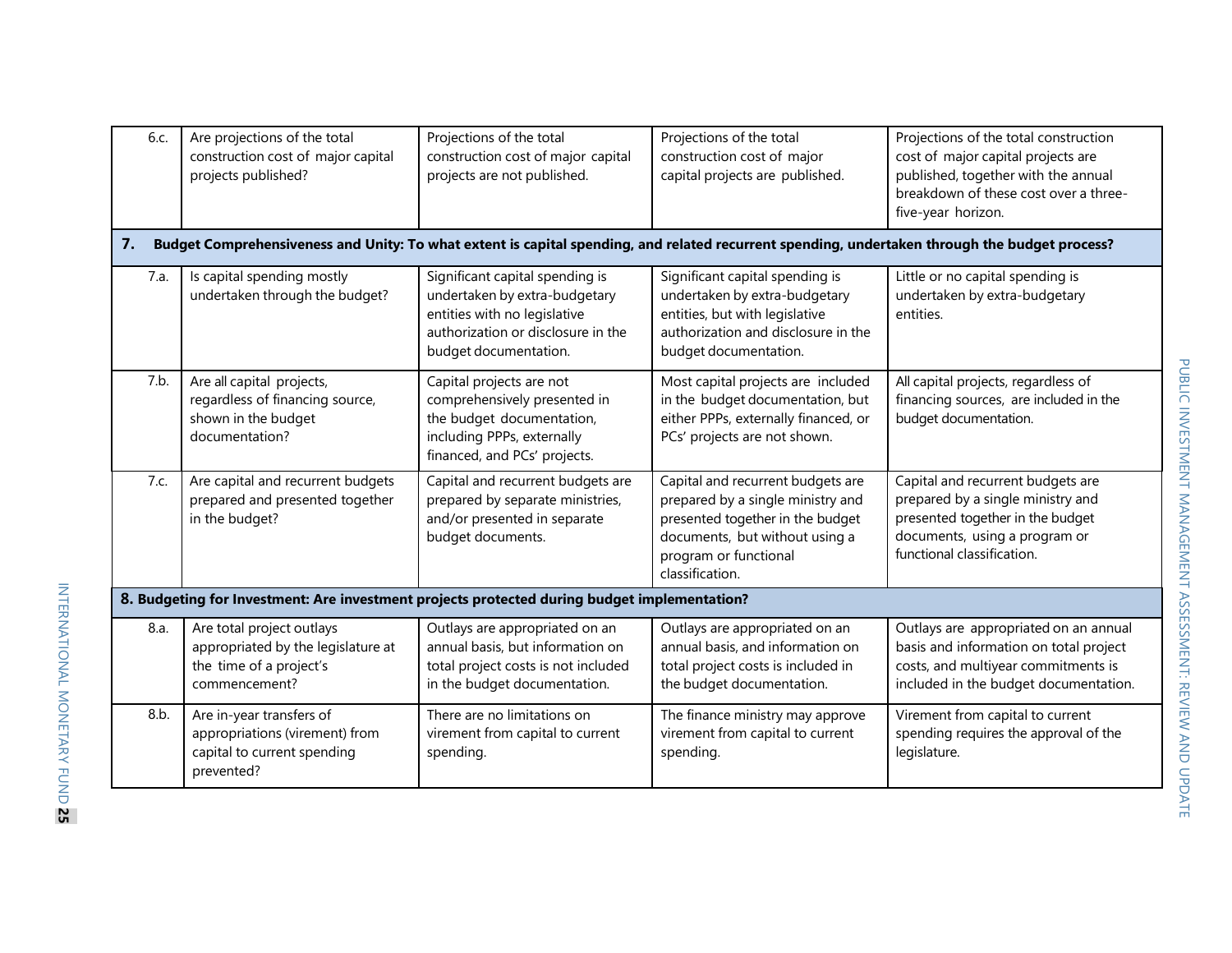| 8.c.  | Is the completion of ongoing<br>projects given priority over<br>starting new projects?                                                                                                                                     | There is no mechanism in place to<br>protect funding of ongoing<br>projects.                                                              | There is a mechanism to protect<br>funding for ongoing projects in<br>the annual budget.                                                                     | There is a mechanism to protect funding<br>for ongoing projects in the annual<br>budget and over the medium term.                                                                                     |
|-------|----------------------------------------------------------------------------------------------------------------------------------------------------------------------------------------------------------------------------|-------------------------------------------------------------------------------------------------------------------------------------------|--------------------------------------------------------------------------------------------------------------------------------------------------------------|-------------------------------------------------------------------------------------------------------------------------------------------------------------------------------------------------------|
|       | 9. Maintenance Funding: Are routine maintenance and major improvements receiving adequate funding?                                                                                                                         |                                                                                                                                           |                                                                                                                                                              |                                                                                                                                                                                                       |
| 9.a.  | Is there a standard methodology<br>for estimating routine<br>maintenance needs and budget<br>funding?                                                                                                                      | There is no standard methodology<br>for determining the needs for<br>routine maintenance.                                                 | There is a standard methodology<br>for determining the needs for<br>routine maintenance and its cost.                                                        | There is a standard methodology for<br>determining the needs for routine<br>maintenance and its cost, and the<br>appropriate amounts are generally<br>allocated in the budget.                        |
| 9.b.  | Is there a standard methodology<br>for determining major<br>improvements (e.g. renovations,<br>reconstructions, enlargements) to<br>existing assets and are they<br>included in national and sectoral<br>investment plans? | There is no standard methodology<br>for determining major<br>improvements, and they are not<br>included in national or sectoral<br>plans. | There is a standard methodology<br>for determining major<br>improvements, but they are not<br>included in national or sectoral<br>plans.                     | There is a standard methodology for<br>determining major improvements, and<br>they are included in national or sectoral<br>plans.                                                                     |
| 9.c.  | Can expenditures relating to<br>routine maintenance and major<br>improvements be identified in the<br>budget?                                                                                                              | Routine maintenance and major<br>improvements are not<br>systematically identified in the<br>budget.                                      | Routine maintenance and major<br>improvements are systematically<br>identified in the budget.                                                                | Routine maintenance and major<br>improvements are systematically<br>identified in the budget, and are<br>reported.                                                                                    |
|       | 10. Project Selection: Are there institutions and procedures in place to guide project selection?                                                                                                                          |                                                                                                                                           |                                                                                                                                                              |                                                                                                                                                                                                       |
| 10.a. | Does the government undertake a<br>central review of major project<br>appraisals before decisions are<br>taken to include projects in the<br>budget?                                                                       | Major projects (including donor- or<br>PPP-funded) are not reviewed by a<br>central ministry prior to inclusion<br>in the budget.         | Major projects (including donor-<br>or PPP-funded) are reviewed by a<br>central ministry prior to inclusion<br>in the budget.                                | All major projects (including donor- or<br>PPP-funded) are scrutinized by a central<br>ministry, with input from an independent<br>agency or experts prior to inclusion in<br>the budget.             |
| 10.b. | Does the government publish and<br>adhere to standard criteria, and<br>stipulate a required process for<br>project selection?                                                                                              | There are no published criteria or a<br>required process for project<br>selection.                                                        | There are published criteria for<br>project selection, but projects can<br>be selected without going through<br>the required process.                        | There are published criteria for project<br>selection, and generally projects are<br>selected through the required process.                                                                           |
| 10.c. | Does the government maintain a<br>pipeline of appraised investment<br>projects for inclusion in the annual<br>budget?                                                                                                      | The government does not maintain<br>a pipeline of appraised investment<br>projects.                                                       | The government maintains a<br>pipeline of appraised investment<br>projects but other projects may be<br>selected for financing through the<br>annual budget. | The government maintains a<br>comprehensive pipeline of appraised<br>investment projects, which is used for<br>selecting projects for inclusion in the<br>annual budget, and over the medium<br>term. |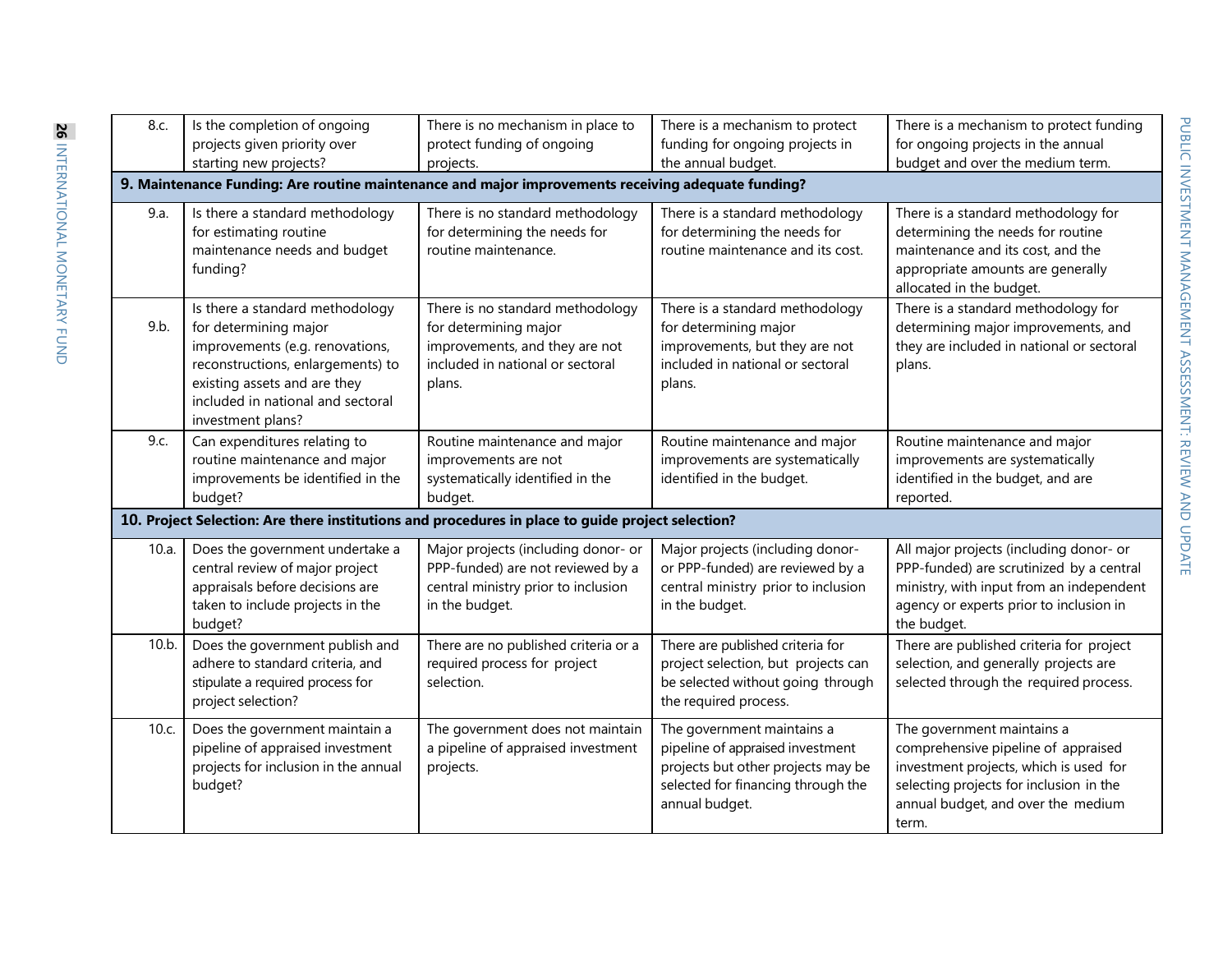|                 | <b>Delivering Productive and Durable Public Assets</b>                                                                                               |                                                                                                                                                              |                                                                                                                                                                                             |                                                                                                                                                                    |
|-----------------|------------------------------------------------------------------------------------------------------------------------------------------------------|--------------------------------------------------------------------------------------------------------------------------------------------------------------|---------------------------------------------------------------------------------------------------------------------------------------------------------------------------------------------|--------------------------------------------------------------------------------------------------------------------------------------------------------------------|
| 11. Procurement |                                                                                                                                                      |                                                                                                                                                              |                                                                                                                                                                                             |                                                                                                                                                                    |
| 11.a.           | Is the procurement process for<br>major capital projects open and<br>transparent?                                                                    | Few major projects are tendered<br>in a competitive process, and the<br>public has limited access to<br>procurement information.                             | Many major projects are tendered<br>in a competitive process, but the<br>public has only limited access to<br>procurement information.                                                      | Most major projects are tendered in a<br>competitive process, and the public has<br>access to complete, reliable and timely<br>procurement information.            |
| 11.b.           | Is there a system in place to ensure<br>that procurement is monitored<br>adequately?                                                                 | There is no procurement<br>database, or the information is<br>incomplete or not timely for most<br>phases of the procurement<br>process.                     | There is a procurement database<br>with reasonably complete<br>information, but no standard<br>analytical reports are produced<br>from the database.                                        | There is a procurement database with<br>reasonably complete information, and<br>standard analytical reports are produced<br>to support a formal monitoring system. |
| 11.c.           | Are procurement complaints<br>review process conducted in a fair<br>and timely manner?                                                               | Procurement complaints are not<br>reviewed by an independent<br>body.                                                                                        | Procurement complaints are<br>reviewed by an independent body,<br>but the recommendations of this<br>body are not produced on a<br>timely basis, nor published, nor<br>rigorously enforced. | Procurement complaints are reviewed by<br>an independent body whose<br>recommendations are timely, published,<br>and rigorously enforced.                          |
|                 | 12. Availability of Funding: Is financing for capital spending made available in a timely manner?                                                    |                                                                                                                                                              |                                                                                                                                                                                             |                                                                                                                                                                    |
| 12.a.           | Are ministries/agencies able to<br>plan and commit expenditure on<br>capital projects in advance on the<br>basis of reliable cash-flow<br>forecasts? | Cash-flow forecasts are not<br>prepared or updated regularly, and<br>ministries/agencies are not<br>provided with commitment ceilings<br>in a timely manner. | Cash-flow forecasts are prepared or<br>updated quarterly, and<br>ministries/agencies are provided<br>with commitment ceilings at least a<br>quarter in advance.                             | Cash-flow forecasts are prepared or<br>updated monthly, and<br>ministries/agencies are provided with<br>commitment ceilings for the full fiscal<br>year.           |
| 12.b.           | Is cash for project outlays released<br>in a timely manner?                                                                                          | The financing of project outlays is<br>frequently subject to cash<br>rationing.                                                                              | Cash for project outlays is<br>sometimes released with delays.                                                                                                                              | Cash for project outlays is normally<br>released in a timely manner, based on<br>the appropriation.                                                                |
| 12.c.           | Is external (donor) funding of<br>capital projects fully integrated<br>into the main government bank<br>account structure?                           | External financing is largely held in<br>commercial bank accounts outside<br>the central bank.                                                               | External financing is held at the<br>central bank, but is not part of<br>the main government bank<br>account structure.                                                                     | External financing is fully<br>integrated into the main<br>government bank account<br>structure.                                                                   |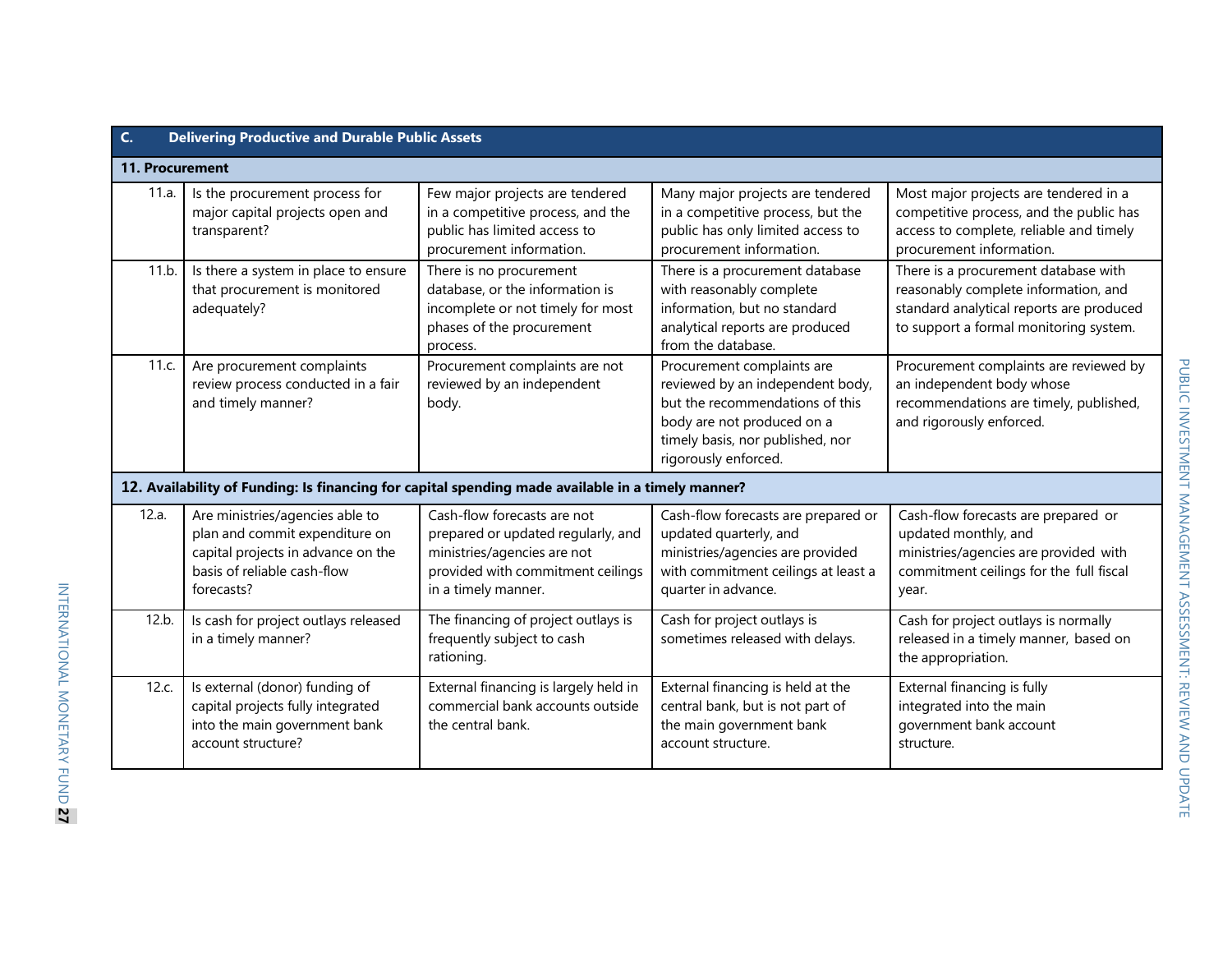|       |                                                                                                                                                                                                     |                                                                                                                                                                                                     | 13. Portfolio Management and Oversight: Is adequate oversight exercised over implementation of the entire public investment portfolio                                                                                                   |                                                                                                                                                                                                                                              |
|-------|-----------------------------------------------------------------------------------------------------------------------------------------------------------------------------------------------------|-----------------------------------------------------------------------------------------------------------------------------------------------------------------------------------------------------|-----------------------------------------------------------------------------------------------------------------------------------------------------------------------------------------------------------------------------------------|----------------------------------------------------------------------------------------------------------------------------------------------------------------------------------------------------------------------------------------------|
| 13.a. | Are major capital projects<br>subject to monitoring during<br>project implementation?                                                                                                               | Most major capital projects are<br>not monitored during project<br>implementation.                                                                                                                  | For most major projects, annual<br>project costs, as well as physical<br>progress, are monitored during<br>project implementation.                                                                                                      | For all major projects, total<br>project costs, as well as<br>physical progress, are centrally<br>monitored during project<br>implementation.                                                                                                |
| 13.b. | Can funds be re-allocated<br>between investment projects<br>during implementation?                                                                                                                  | Funds cannot be re-allocated<br>between projects during<br>implementation.                                                                                                                          | Funds can be reallocated<br>between projects during<br>implementation, but not using<br>systematic monitoring and<br>transparent procedures.                                                                                            | Funds can be re-allocated between<br>projects during implementation, using<br>systematic monitoring and transparent<br>procedures.                                                                                                           |
| 13.c. | Does the government adjust<br>project implementation policies<br>and procedures by<br>systematically conducting ex-<br>post reviews of projects that<br>have completed their<br>construction phase? | Ex-post reviews of major projects<br>are neither systematically<br>required, nor frequently<br>conducted.                                                                                           | Ex-post reviews of major<br>projects, focusing on project<br>costs, deliverables and outputs,<br>are sometimes conducted.                                                                                                               | Ex-post reviews of major projects<br>focusing on project costs, deliverables,<br>and outputs are conducted regularly<br>by an independent entity or experts,<br>and are used to adjust project<br>implementation policies and<br>procedures. |
|       |                                                                                                                                                                                                     |                                                                                                                                                                                                     | 14. Management of Project Implementation: Are capital projects well managed and controlled during the execution stage?                                                                                                                  |                                                                                                                                                                                                                                              |
| 14.a. | Do ministries/agencies have<br>effective project management<br>arrangements in place?                                                                                                               | Ministries/agencies do not<br>systematically identify senior<br>responsible officers for major<br>investment projects, and<br>implementation plans are not<br>prepared prior to budget<br>approval. | Ministries/agencies systematically<br>identify senior responsible officers<br>for major investment projects, but<br>implementation plans are not<br>prepared prior to budget approval.                                                  | Ministries/agencies systematically<br>identify senior responsible officers for<br>major investment projects, and<br>implementation plans are prepared<br>prior to budget approval.                                                           |
| 14.b. | Has the government issued<br>rules, procedures and<br>quidelines for project<br>adjustments that are applied<br>systematically across all major<br>projects?                                        | There are no standardized rules<br>and procedures for project<br>adjustments.                                                                                                                       | For major projects, there are<br>standardized rules and procedures<br>for project adjustments, but do<br>not include, if required, a<br>fundamental review and<br>reappraisal of a project's rationale,<br>costs, and expected outputs. | For all projects, there are standardized<br>rules and procedures for project<br>adjustments and, if required, include a<br>fundamental review of the project's<br>rationale, costs, and expected outputs.                                    |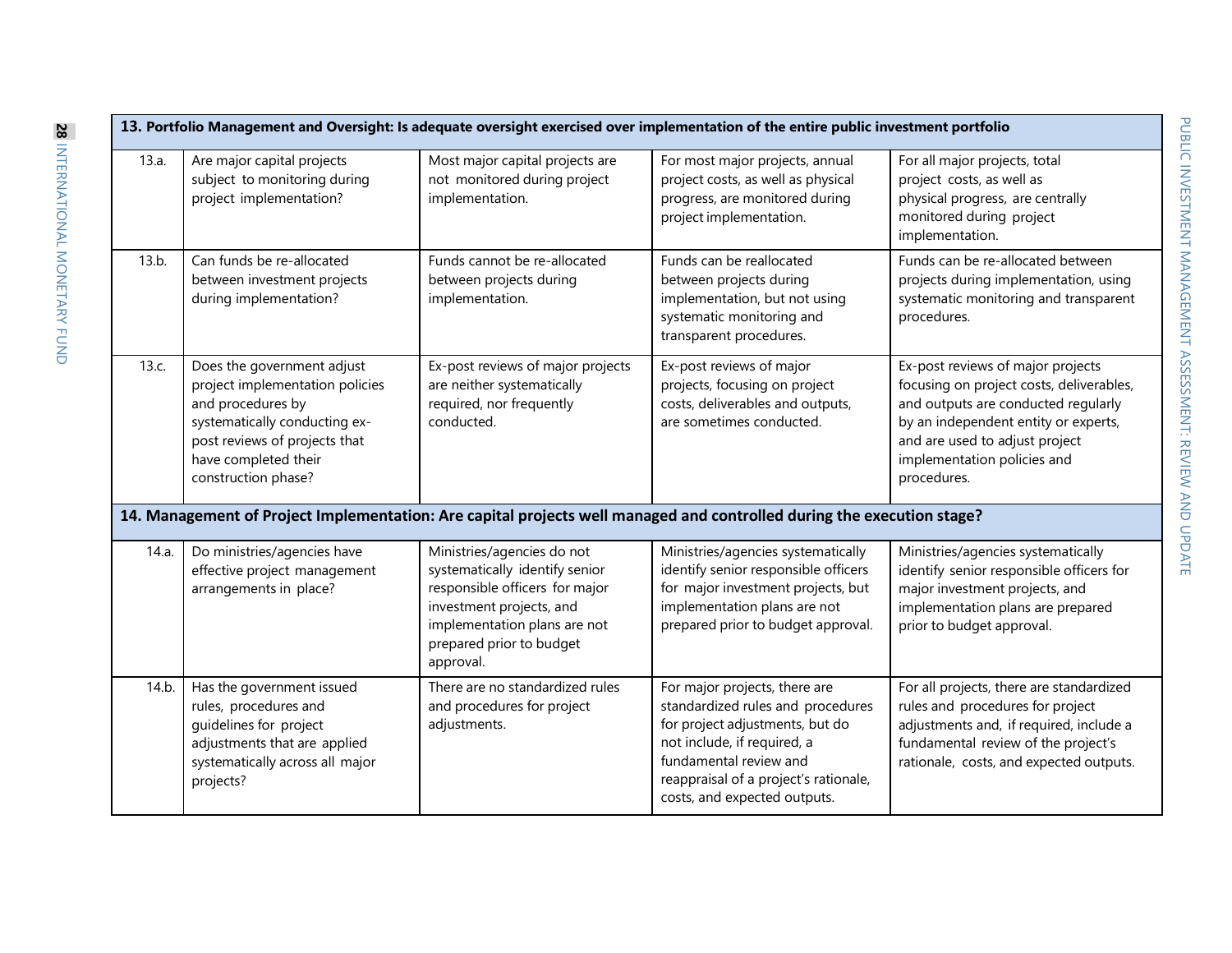| 14.c.                       | Are ex-post audits of capital<br>projects routinely undertaken?                                                                                                                         | Major capital projects are usually<br>not subject to ex-post external<br>audits.       | Some major capital projects are<br>subject to ex-post external audit,<br>information on which is published<br>by the external auditor.<br>15. Monitoring of Public Assets: Is the value of assets properly accounted for and reported in financial statements? | Most major capital projects are subject<br>to ex-post external audit information<br>on which is regularly published and<br>scrutinized by the legislature. |  |  |  |  |
|-----------------------------|-----------------------------------------------------------------------------------------------------------------------------------------------------------------------------------------|----------------------------------------------------------------------------------------|----------------------------------------------------------------------------------------------------------------------------------------------------------------------------------------------------------------------------------------------------------------|------------------------------------------------------------------------------------------------------------------------------------------------------------|--|--|--|--|
|                             |                                                                                                                                                                                         |                                                                                        |                                                                                                                                                                                                                                                                |                                                                                                                                                            |  |  |  |  |
| 15.a.                       | Are asset registers updated by<br>surveys of the stocks, values, and<br>conditions of public assets<br>regularly?                                                                       | Asset registers are neither<br>comprehensive nor updated<br>regularly.                 | Asset registers are either<br>comprehensive or updated<br>regularly at reasonable intervals.                                                                                                                                                                   | Asset registers are comprehensive and<br>updated regularly at reasonable<br>intervals.                                                                     |  |  |  |  |
| 15.b.                       | Are nonfinancial asset values<br>recorded in the government<br>financial accounts?                                                                                                      | Government financial accounts do<br>not include the value of non-<br>financial assets. | Government financial accounts<br>include the value of some non-<br>financial assets, which are revalued<br>irregularly.                                                                                                                                        | Government financial accounts include<br>the value of most nonfinancial assets,<br>which are revalued regularly.                                           |  |  |  |  |
| 15.c.                       | Is the depreciation of fixed assets<br>captured in the government's<br>operating statements?                                                                                            | The depreciation of fixed assets is<br>not recorded in operating<br>statements.        | The depreciation of fixed assets is<br>recorded in operating statements,<br>based on statistical estimates.                                                                                                                                                    | The depreciation of fixed assets is<br>recorded in operating expenditures,<br>based on asset-specific assumptions.                                         |  |  |  |  |
| <b>Cross-cutting issues</b> |                                                                                                                                                                                         |                                                                                        |                                                                                                                                                                                                                                                                |                                                                                                                                                            |  |  |  |  |
| A                           | IT support. Is there a comprehensive computerized information system for public investment projects to support decision making and monitoring?                                          |                                                                                        |                                                                                                                                                                                                                                                                |                                                                                                                                                            |  |  |  |  |
| B                           | Legal Framework. Is there a legal and regulatory framework that supports institutional arrangements, mandates, coverage, procedures, standards<br>and accountability for effective PIM? |                                                                                        |                                                                                                                                                                                                                                                                |                                                                                                                                                            |  |  |  |  |
| C                           | Staff capacity. Does staff capacity (number of staff and/or their knowledge, skills, and experience) and clarity of roles and responsibilities support<br>effective PIM institutions?   |                                                                                        |                                                                                                                                                                                                                                                                |                                                                                                                                                            |  |  |  |  |